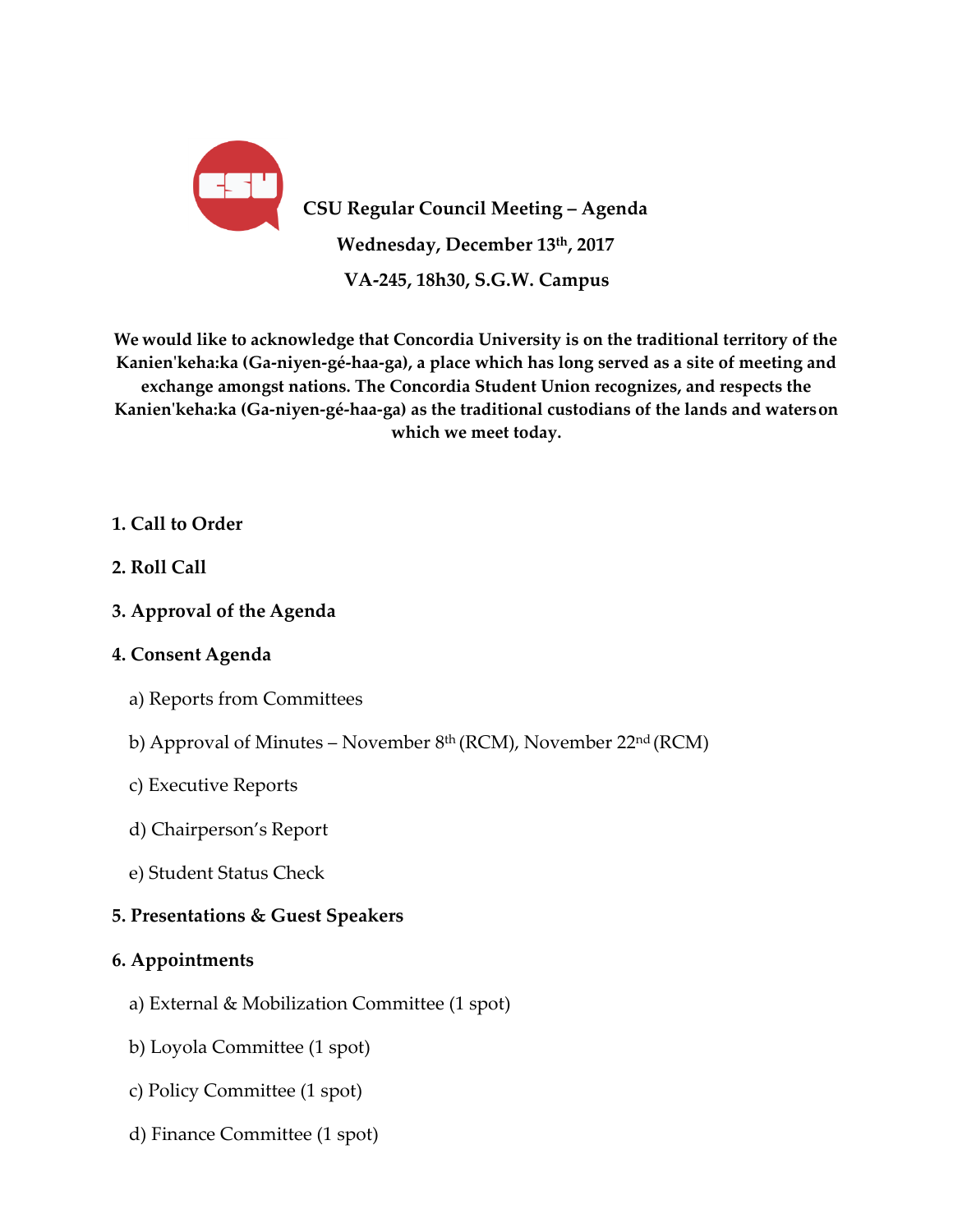- e) Appointments Committee (1 spot)
- f) AVEQ Committees
- g) Senate
- h) Finance Coordinator

# **7. New Business – Informational**

a) Living Wage

# **8. New Business – Substantive**

- a) Mid-Mandate Reports
- b) BDS Occupation
- c) Library Services Fund Referendum
- d) Inappropriate Use of CSU Credit

# **9. Question Period & Business Arising**

# **10. Announcements**

# **11. Adjournment**

# **1. Call to Order**

**The meeting was called to order at: 18h45**

# **2. Roll Call**

Executives present for the duration of the meeting were: *Omar Riaz (General Coordinator), Asma Mushtaq (Academic & Advocacy Coordinator),* 

*Veronika Rydzewski (Internal Affairs Coordinator), Maria Gabriela Polanco (Loyola Coordinator), Leyla Sutherland (Student Life Coordinator), Ahmed Badr (External Affairs and Mobilization Coordinator)*

Executives absent for the duration of the meeting were: *Devon Ellis-Darity(Sustainability Coordinator)*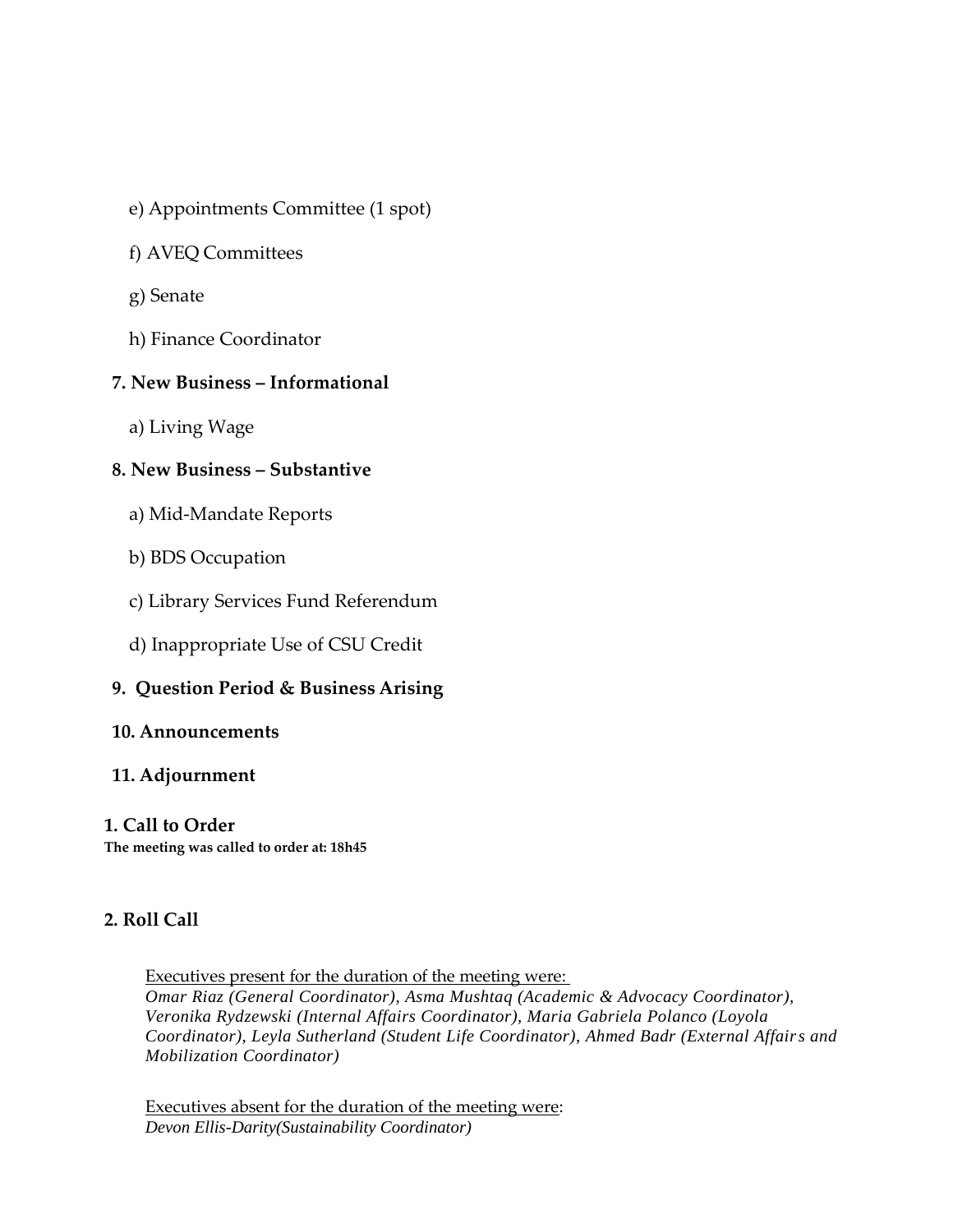Councilors present for the duration of the meeting were:

*Rim Hamila (Engineering and Computer Science), Sally Younis (Engineering and Computer Science), Camille Thompson-Marchand (Arts and Science), Julia Sutera Sardo (Arts and Science), Dylan Applebaum (John Molson School of Business) Jeremy Laxer (Arts and Science), Patrick Magallanes (Arts and Science), Rowan Gaudet (Arts and Science), Ali Sherra (Arts and Science), Aouatif Zebiri (Arts and Science), Tabea Vischer (Arts and Science), Eamon Toohey (Arts and Science)Ahmed Jemma (Engineering and Computer Science), Rory Blaisdell (John Molson School of Business), Mikaela Clark-Gardner (Fine Arts), Mustafa Bokesmati (Arts and Sciences), Marco Rossi (John Molson School of Business), Alexis Searcy (Arts and Sciences), Jonathan Roy (Arts and Sciences), Sophie Hough-Martin (Arts and Sciences), Daniel Abrams (John Molson School of Business), Kathy Khánh Trân Du (John Molson School of Business).* 

Councilors absent for the duration of the meeting were: *Peter Zhuang, Kadijah Komah, Charlotte Genest, Alienor Lougerstay*

**Chair:** I would like to welcome all of the new Councillors and the fine Arts building. As tradition we have the meeting here in December, and we've never had this many Councillors! I promise you our future meetings will be held in bigger spaces. That being said, I am going to go over the introduction for the new Councillors: Meetings are filmed and sometimes student media is taking pictures. Let me or them know if you don't want to be in any pictures and they'll respect that request.

I would like to impart the seriousness of being a Councillor. You're part of a Board of Directors that is incorporated; you're on the board of a registered corporation. We do deal with doling our sums of money, it's students' tuition, every decision you make represents your faculty and the students. Keep that in mind for every vote and decision that you take. At the CSU we deal with respect, when we address each other we do so in gender-neutral pronouns. The person with the speaking rights is the only one who is speaking at a time.

We will keep each other accountable, and I will shut down any negative personal remarks. Address people in the third person. When you speak of your colleagues, do not refer to them directly, (We do not use the word 'you', it goes against Parliamentary procedure).

Don't be afraid to ask questions, not everyone is fluidly familiar with Robert's rules. Raise your placard and ask for a point of order if you're unsure. We have a Facebook group, if you haven't been added yet reach out to either myself or Omar and we'll add you to the group.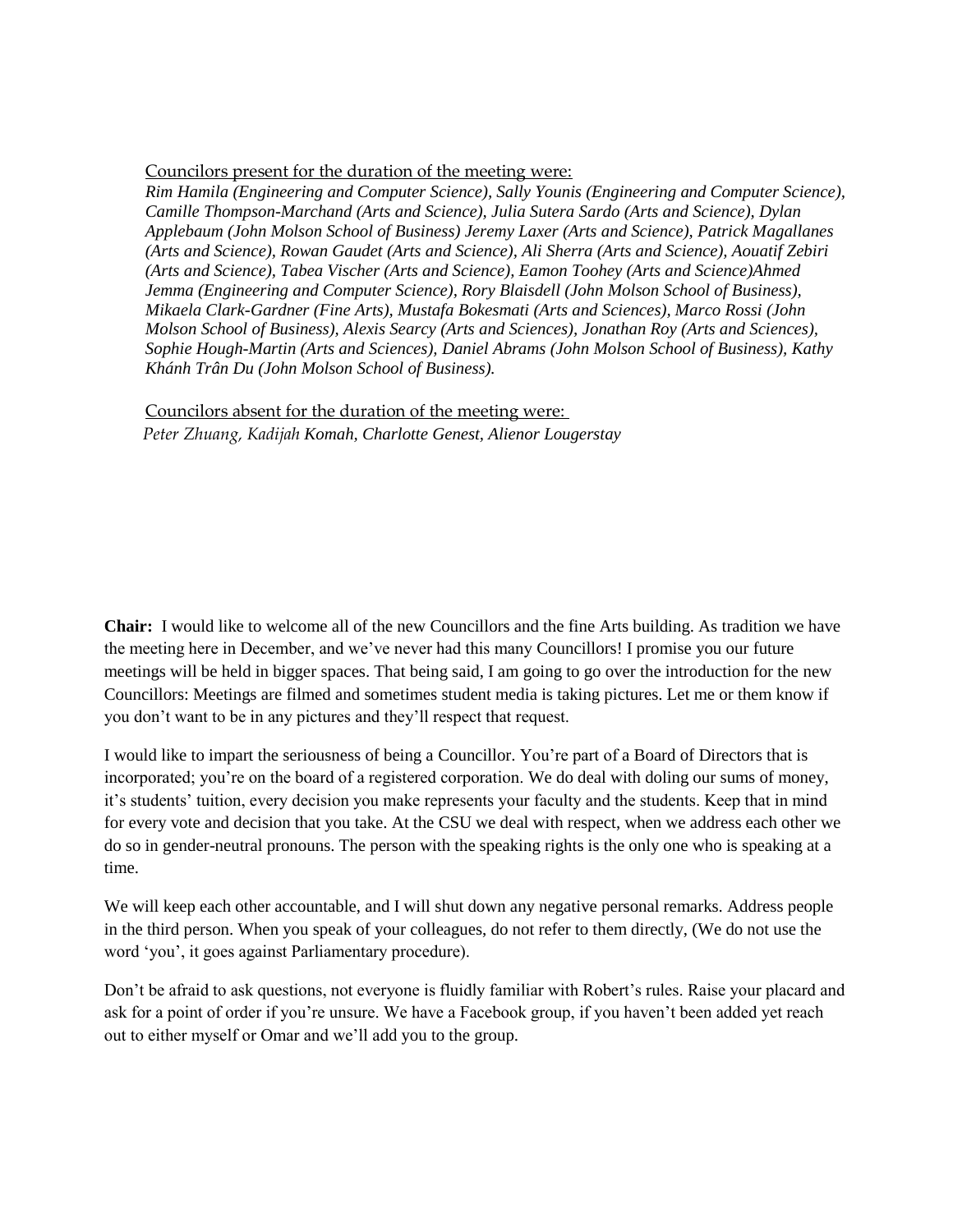*A. Zebiri moves to excuse the absent Councillors and the absent Executive.* 

**R. Blaisdell:** Councillors who are not here but who have not submitted an excusal? **Chair:** If you have not been excused, it will be considered an absence. If you don't want your absence to count, contact me beforehand. Everyone has two allotted absences. In Favor: 17 Opposed: 0 Abstention: 0 *The excusals are approved.*

# **3. Approval of the Agenda**

*P. Magallanes moves to approve the Agenda and Consent Agenda*

*C. Thompson-Marchand seconds the motion*

In Favor: 18

Opposed: 0

Abstention: 1

The motion carries.

#### **5. Presentations & Guest Speakers**

#### **A) Waste Not, Want Not**

**Kora:** Good evening everyone. Thank you for the opportunity to present today about the Waste Not Want Not collaboration.

How many people know what a rocking unicorn is? It's a lot of movement and no progress. We're here to demonstrate that our sustainability program is going somewhere. 74% of Concordia's waste goes to landfills, and 50% of that is compostable. We ship our organic waste to a facility in Ontario, which contributes to the carbon footprint overhead. Investing in local composting would eliminate this offset.

The University of Sherbrooke does their own on-site composting, and it increases consistently annually. They do not have a facility for plastics, so those need to be sent off-site.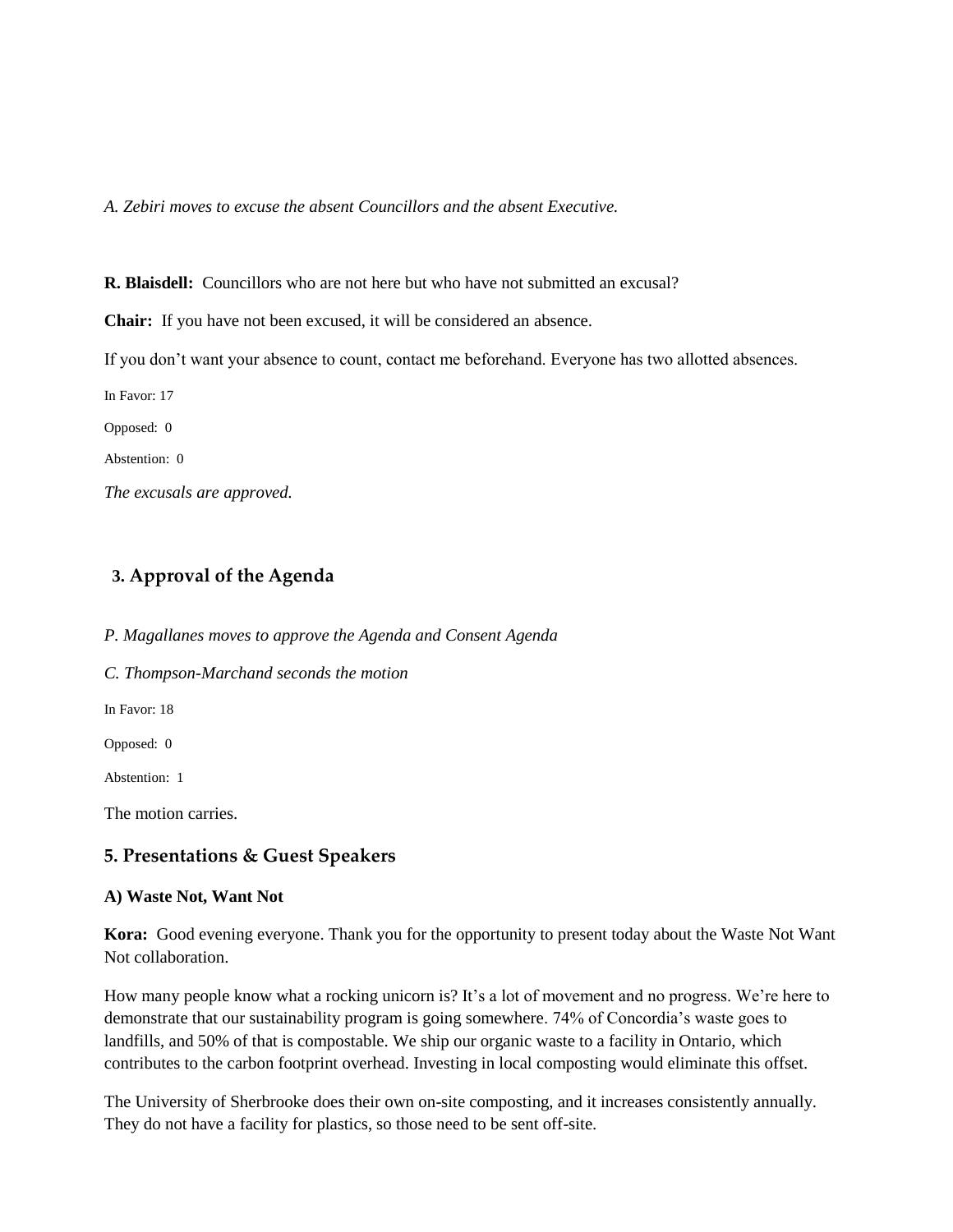Our collaboration began on the ground in September, and since the previous year we have consistently increased the amount of composting done at Concordia. We work together with Faculty, Administration and Staff. In the second year we merged with the Sustainability Ambassadors Program.

In terms of infrastructure, we began with nine bins. Now we have 25 locations, and in January there will be 13 new bins available for 75 in total.

For on-site Composting we held a public consultation, and Concordia bought two small composters. The scale is negligible compared to what Concordia ships out of Province.

We want these composters to be as available as possible, for all events where food is served. We have been involved with events from every Faculty and would like to continue with all teams possible. CSU has their own Wastebusters team, but if you need us elsewhere all you need to do is email us.

The process to get bins at Concordia should be automated. When you have an event it should be an automatic assignment of a compost bin. Those policies and procedures should reflect our values here at Concordia. We had our own food festival over the first two weeks of classes, fully catered by The Hive and popcorn donated by local farms.

We introduce people to the composting at campus by offering them brownies, apples, popcorn and other compostables and invite people to put their waste in the bins we've provided.

We started with 62 volunteers, in the second year we had over 110. We have 47 staff members and 20 professors gave in-class presentations to help students learn to become more sustainable by composting on campus. You can sign up yourself; we already have one volunteer at Council. Concordia is a 50,000 member community. We'd like to contribute a change. Our funding finishes at the end of winter and we need to find ways to sustain collaboration in different ways. We need policies and procedures that can outlive this campaign.

All Faculties and Associations need to develop their Sustainability Policies. We should be able to teach students to develop a sustainability mindset. We want all of these initiatives to merge with the Sustainability Ambassadors program should Waste Not Want Not disappear as a program down the line.

We would like to automate as much of these processes as possible. The Dean of students has helped us get compost bins at Orientation and Frosh and volunteers at those events without me having to find people.

We hope for this progress to be maintained, and to maintain this type of presence at events for the next few years. This collaboration should be maintained for a few more years. Our budget is estimated at 15,000 annually for the next three years .We're proposing matching funding between the CSU and the Services sector (EH&S).

We need your help to continue moving forward. Thank you very much!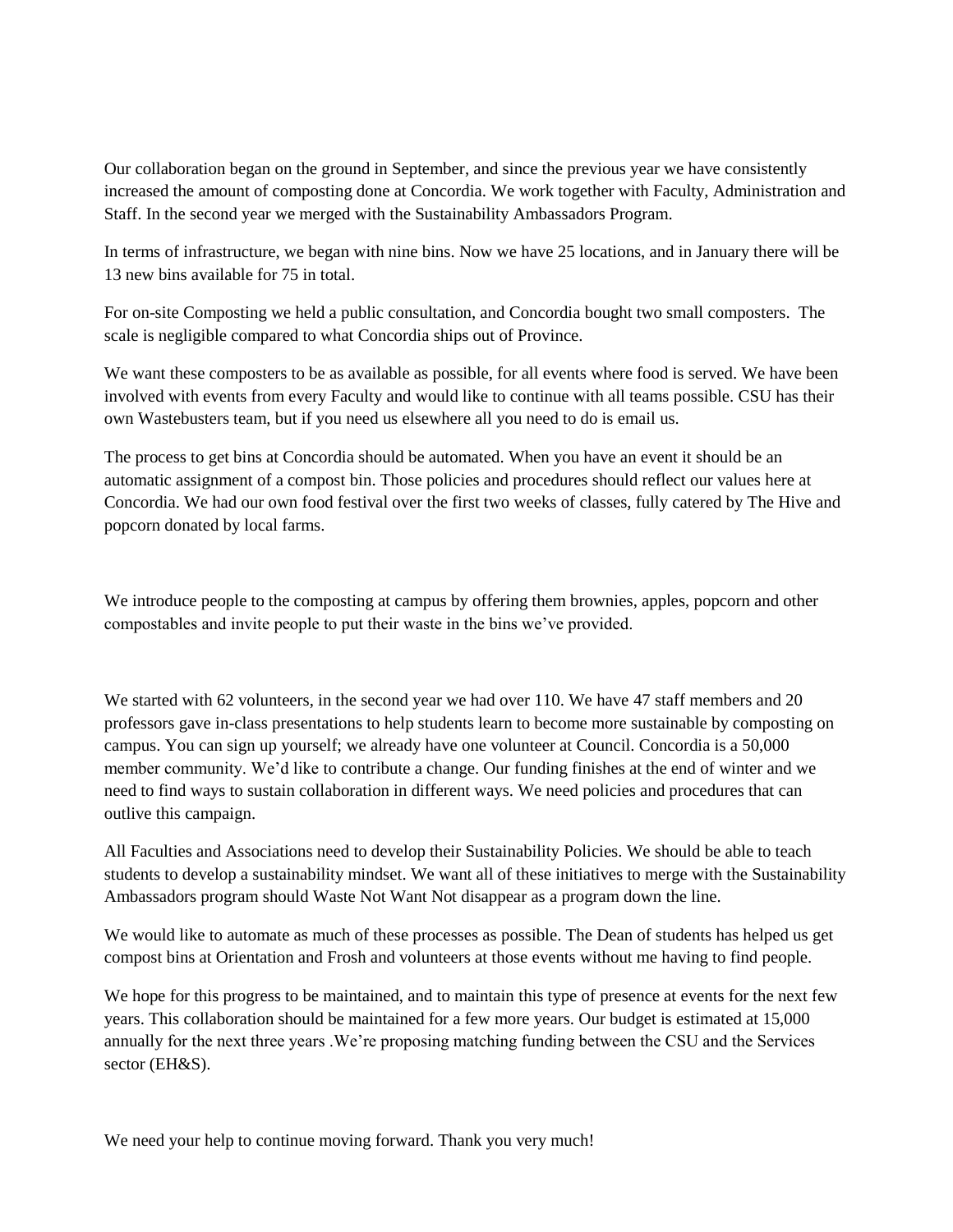*O. Riaz moves that the CSU 2017-2018 supports the Waste Not Want Not collaboration in matching funding for the next three years*

*J. Roy seconds the motion*

**O. Riaz:** Devon has been working on this for a long time and I would like to present this motion on her behalf

**D. Applebaum:** Has the other 7.5K been pledged by the University?

**Kora:** No, this is a new program so we're making a budget request right now from the University and our budget is part of it. We haven't gotten a final answer but we have the support of the EH&S.

**A. Zebiri:** Does the Executive know which budget line this would come from?

**R. Blaisdell:** Based on our discussions at Finance Committee, we have a surplus we can use we can use for this.

**A. Zebiri:** I would like to encourage Executives to let us know when this has been decided so we can discuss it at a later meeting.

**R. Blaisdell:** The "Matching amount", does that language make it conditional?

**O. Riaz:** I think that is open for Council to decide. I read it as it was offered. But yes I agree we should distinguish that. Not only do we have a surplus we also have a large misc. budget for this type of project.

**D. Applebaum:** There is a misunderstanding, is that 7,500\$ for the next year? Isn't the budget line for current students? Maybe there should be an addition to this to require approval, just like we do for Club Space.

**A. Zebiri:** Isn't this money requested for this coming year, next semester? Or is it for the next year forward?

**Kora:** The next funding would be for fall of 2018

**R. Blaisdell:** To interpret from what Dylan has said, we can pledge money. This is us approving a sponsorship that would stand in the future. It doesn't mean it would come from this year's budget.

**O. Riaz:** The budget we had seen, was that for the whole year?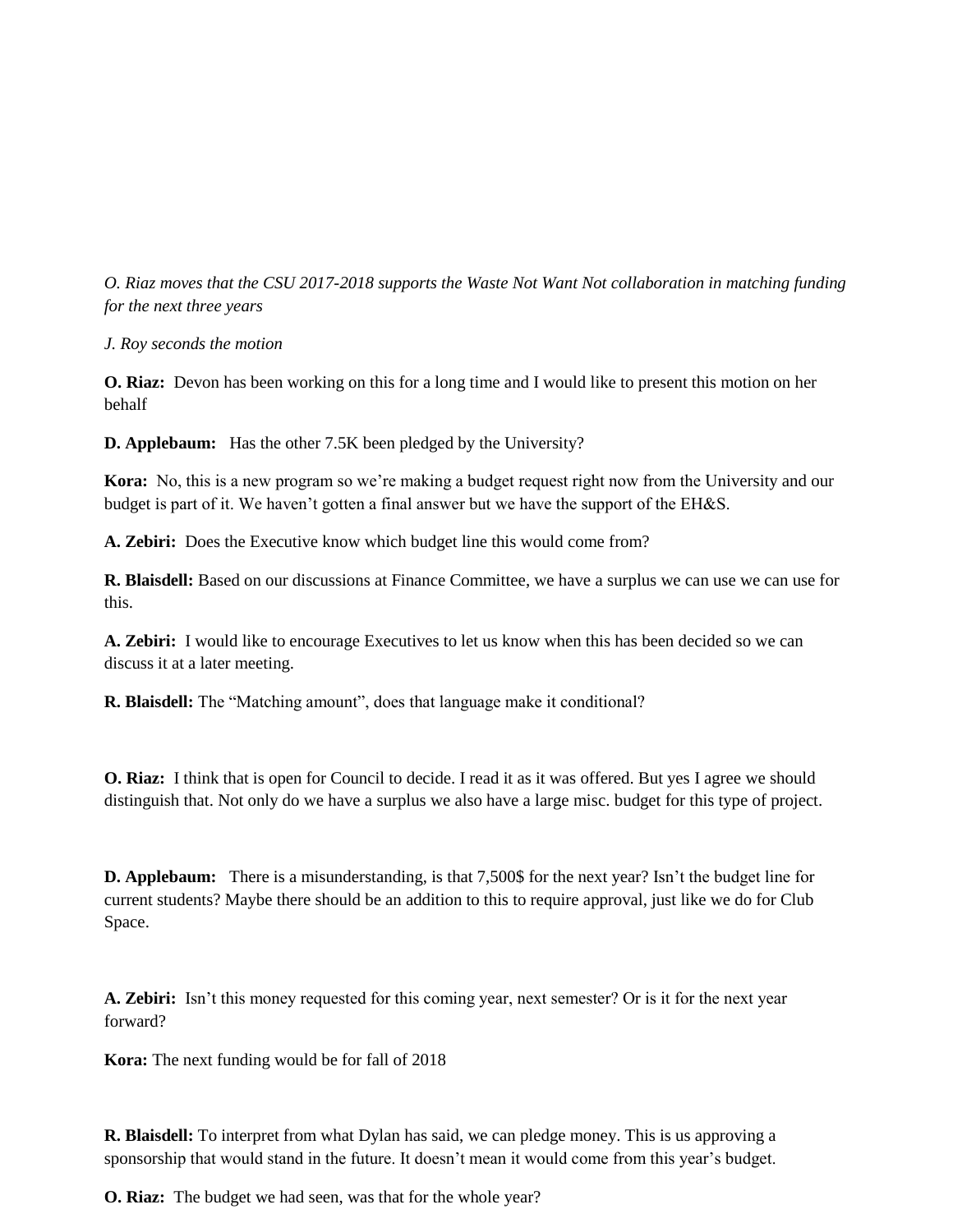**Kora:** Yes, the whole year.

**O. Riaz:** Would it be fair to assume you'd need half of that for winter specifically?

**Kora**: 2/3 for fall and 1/3 for winter. There's less orientation in winter and in terms of our Food festival (our major cost) we wouldn't be outside in the winter.

**Chair:** If there are no more questions we can move to a vote.

**R. Blaisdell:** We should clarify if it is conditional to the matching amount.

*R. Gaudet moves to amend to remove the word 'matching'*

*T. Vischer seconds the motion*

**D. Applebaum:** I would prefer it to be conditional on the Administration's 7.5K. If they don't believe they need a full 15K, we should only match accordingly.

**Chair:** There is opposition to the wording.

**R. Gaudet:** It speaks for itself.

**Kora**: I did the draft for this motion, when I wrote 'matching' I wanted it to be explicit that the CSU expect the university to match it, to encourage the university. I didn't intend for it to be conditional per-se.

**S. Hough-Martin:** The CSU already has a Sustainability policy that is pro-compost so I don't see a problem with unconditional funding.

**R. Blaisdell:** I agree with that. But the word 'matching' would require the larger amount in total. We need to know if they need that 15K total to 'make things happen'. There's no point paying for half of something if there is no outcome. We need to know how much you actually need.

**Anna:** I can see it being done with 7.5 but it would be significantly compromised, just the Food Festival for example. It's 5 days, less funding means less days, and less impact.

**R. Blaisdell:** To clarify, if you got less money you'd still do the initiative but on a smaller scale.

**Anna:** If I had to, that's how we would do it. But we also want to make sure that it is impactful.

**D. Applebaum:** The idea about it being conditional is for that full effect and that oversight. Right now no conditions on how that funding would be spent exist. Maybe a condition that the Sustainability Coordinator oversees it?

**Chair:** I would encourage someone to suggest wording

**R. Blaisdell:** I move to amend this motion to read that "In the event that this initiative does not fundraise its full amount that they be mandated to come back to Council with another request".

**R. Blaisdell:** It would ensure them the full intended effect.

**Chair:** There's a motion to amend the amendment on the table to remove the word 'matching' and then the amendment to that is what Rory presented.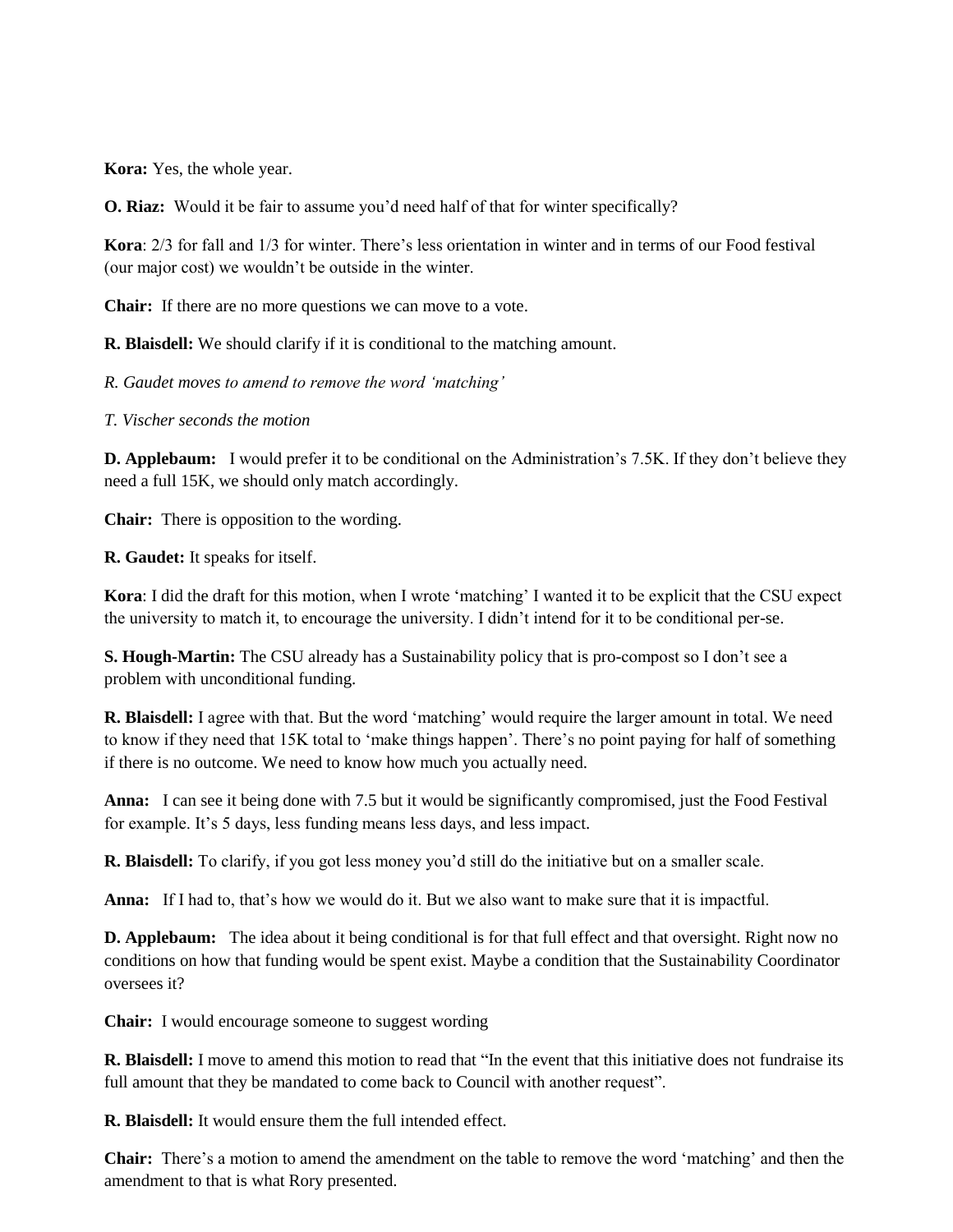R. Gaudet seconds the amendment.

**R. Blaisdell:** We add a clause to cover us so we remove the restrictive covenant "matching".

**L. Sutherland:** I am concerned about if they were to receive slightly under half, they'd have to come back to secure that funding. We should consider that as funding for that project and not set a bunch of conditions. They've been successful with funding preciously.

**R. Hamila:** Can I have the full motion read?

**Chair:** / Goes over the motions, and two amendments, the first being to remove the word matching

**R. Blaisdell:** To follow up on Leyla's point. What I want in my amendment:

If you don't raise what you need, come back and ask us for more. We want to support it, it mandates them to come back and get more if they don't get enough.

**Karo:** One thing I was discussing with Devon is that if Council decides to approve this, she can write letters confirming the funding from the CSU, saying that Council expects matching funding from H&S. Maybe it can be just in the letter and not in the motion to remove these restrictions.

**O. Riaz:** If Councils' okay with it, why not just remove that as a condition?

**Chair:** Because we have to motions to amend, that's the limit.

**R. Hamila:** To echo Omar's point, we don't have to mandate them to ask us for money.

**Chair:** "In the event that this initiative does not raise this full amount that they be mandated to come to Council<sup>"</sup>

**R. Blaisdell:** It has to be considered separately. We're voting on the amendment now so we can add that after.

Sally: To be clear this is for more than one year? Three years. For now we'll want to support it, next year they might not find it feasible. I don't think it's such a good idea.

**Chair:** I'm going to reject the wording of this motion because we can't mandate other groups to act on this. I hadn't realized it in the original amendment.

**R. Blaisdell:** What if it's a condition? We can add the restrictions, mandating them to provide a report?

**Chair:** That's a request, not a mandate.

**R. Blaisdell:** Yes, it would be a request.

**Chair:** Is everyone alright with the wording of 'request' instead of 'mandate'? Good.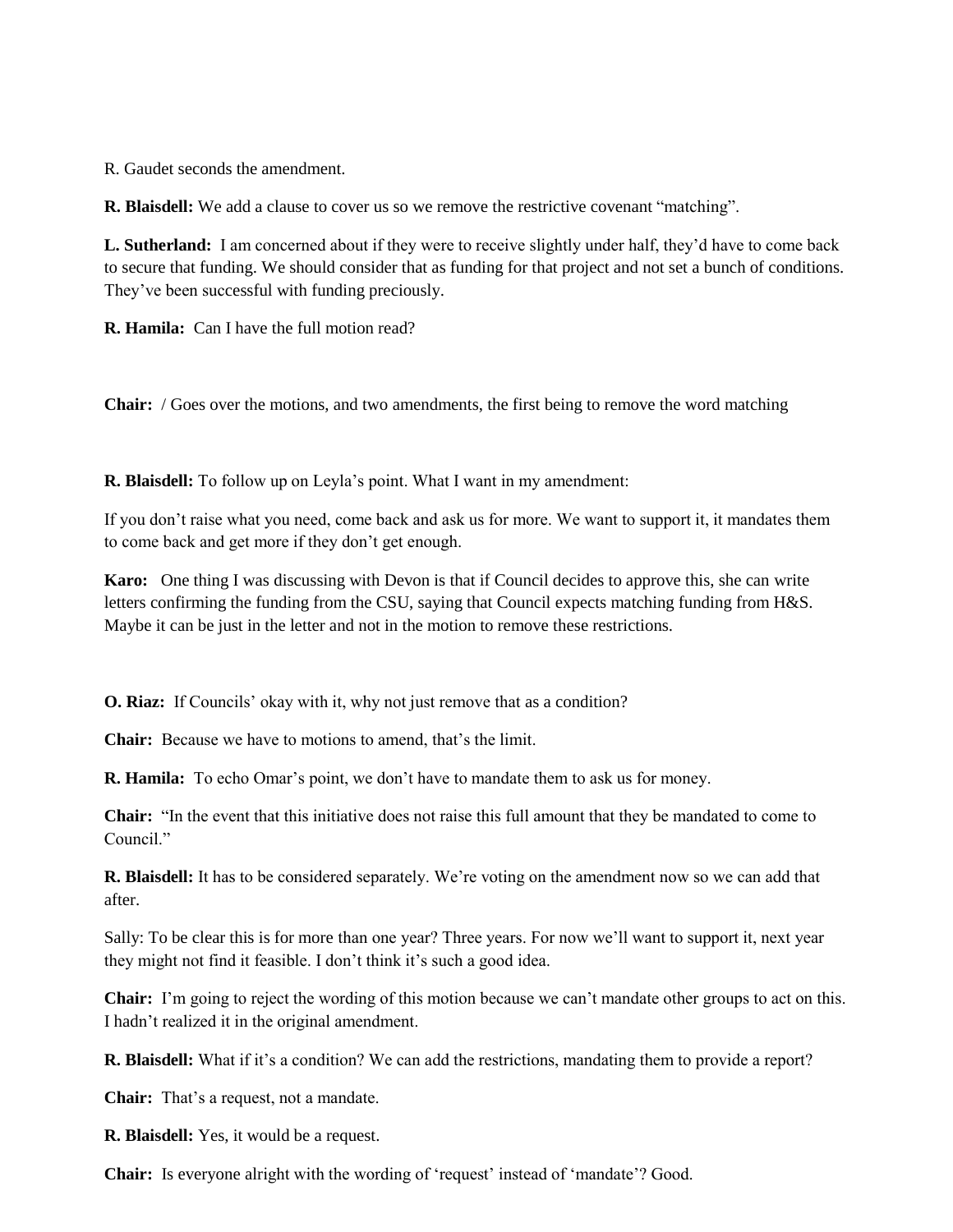In Favor: 17

Opposed: 0

Abstention: 1

*The second motion to amend carries* 

**Chair:** We are back on the first amendment to remove the word 'matching'

In Favor: 17

Opposed: 0

Abstention: 2

*The motion carries*

*R. Blaisdell moves to amend to add 'Be it further resolved the CSU strongly encourages other groups at the University to support this initiative'*

*S. Hough-Martin seconds the motion*

**R. Blaisdell:** It's important that we call upon other funding groups for support.

**Chair:** Can we accept this via unanimity? Yes, good.

*D. Applebaum moves to add "Be it further resolved that funds only be dispersed after the spending is approved by the Finance Committee"* 

*A. Zebiri seconds the motion*

**D. Applebaum:** The idea is that there's some oversight that the spending is according to plan

**R. Blaisdell:** We do this all the time. We're supporting their initiative to do what they plan to do with it. This isn't like a CSU club that's under our umbrella. This is us just giving the money out so I don't think that amendment is required.

**Chair:** Any further discussion? We can move to a vote to Dylan's Amendment

In Favor: 2

Opposed: 12

Abstention: 6

*The amendment fails to be adopted*

**Chair:** We're back on the main speaker's list

**R. Blaisdell:** I would like to call the question

**Chair:** The motion as a whole, as amended

"The CSU support the Waste Not Want Not compost collaboration with a 7,500\$ funding for the next three years,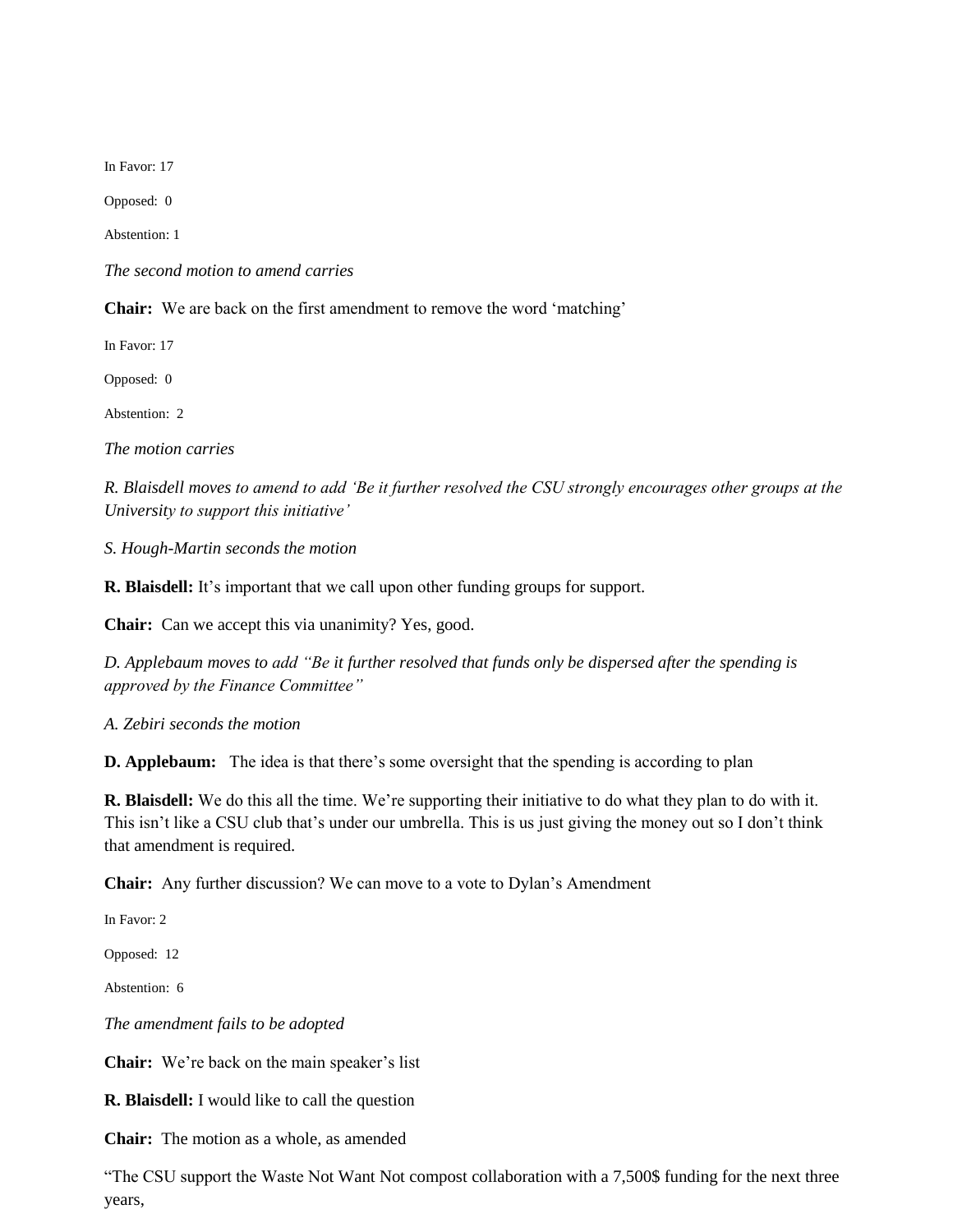In the event the funding is not matched that they be requested to come to Council;

Be it further resolved that the CSU strongly encourages other groups to fund this initiative"

In Favor: 18

Opposed: 0

Abstention: 0

*The motion carries unanimously*

**Chair:** I would like to thank you for presenting. There are hard documents being handed out for the next point. We are now on 5B, Anna will present the CUCCR

#### **B) CUCCR:**

#### **Anna:** Thank you.

I am presenting a project that I am working on: The Concordia University Center for Creative Re-Use

We collect materials for reuse by the whole community. Our project opened this past March; we've donated over 4.5 tonnes of material since. We've collected materials, requesting student organizations, departments, businesses, and offices within the university think about the materials they are discarding and seeing if it is still usable by other groups.

We also ask our members (you can join for free), asking about what faculty you're from when you come and take materials. It's like binders, materials, folders, never buy that stuff again. So much here is available. We provide materials for a wide range of initiatives. What we've realized is that we need more space to do more. We're working with Environmental Health and Safety Services to renovate a space allocated in the Grey Nun's Building. Our dream with the new space is to have a much bigger impact. It's not just a depot of materials, but a making space. Tables, tools and materials. If you wanted to repurpose wood to make a shelf, you would have the means to do so here. If you're a Fine Arts or Engineering student you have those kinds of spaces, but an average student would not. The "shed' is part of our 2.0 expansion will be a Tool Library and woodworking Co-Op, offering special training. It is in collaboration with the Shed Initiative aimed at tool literacy, encouraging people to have more confidence with using tools themselves. The reason that 2.0 had been pushed so fast was because we had an opportunity to apply for a Recyc-Quebec grant of 75,000\$. We dialed up the speed of our programming for the future and put together a comprehensive plan with the Environmental Health and Safety, the Board of Governors of Concordia (they applied on our behalf which is really wonderful) and we made this whole plan and did the planning workup for the Grey Nun's space. As with everything, it was much more expensive than we thought it would be. The total cost would be 231,000\$. EHS and VP services are putting together the capital funds request. They're concerned we don't have enough multi stakeholder funding security. If many groups fund a little bit we can keep costs low for each of them. There's a list on the back of the hand-out of our many stakeholders.

Things are moving full-tilt, and I'm excited to be here to plant the seeds of this initiative with you here. Please bring it to your departments and networks, and open the floor to discussion about where those bits of support can come from. The University hasn't done a great deal of that yet, but it is part of the Zero-Waste initiative and other bigger pushes on campus. Our metrics are crazy, and the most updated live metrics are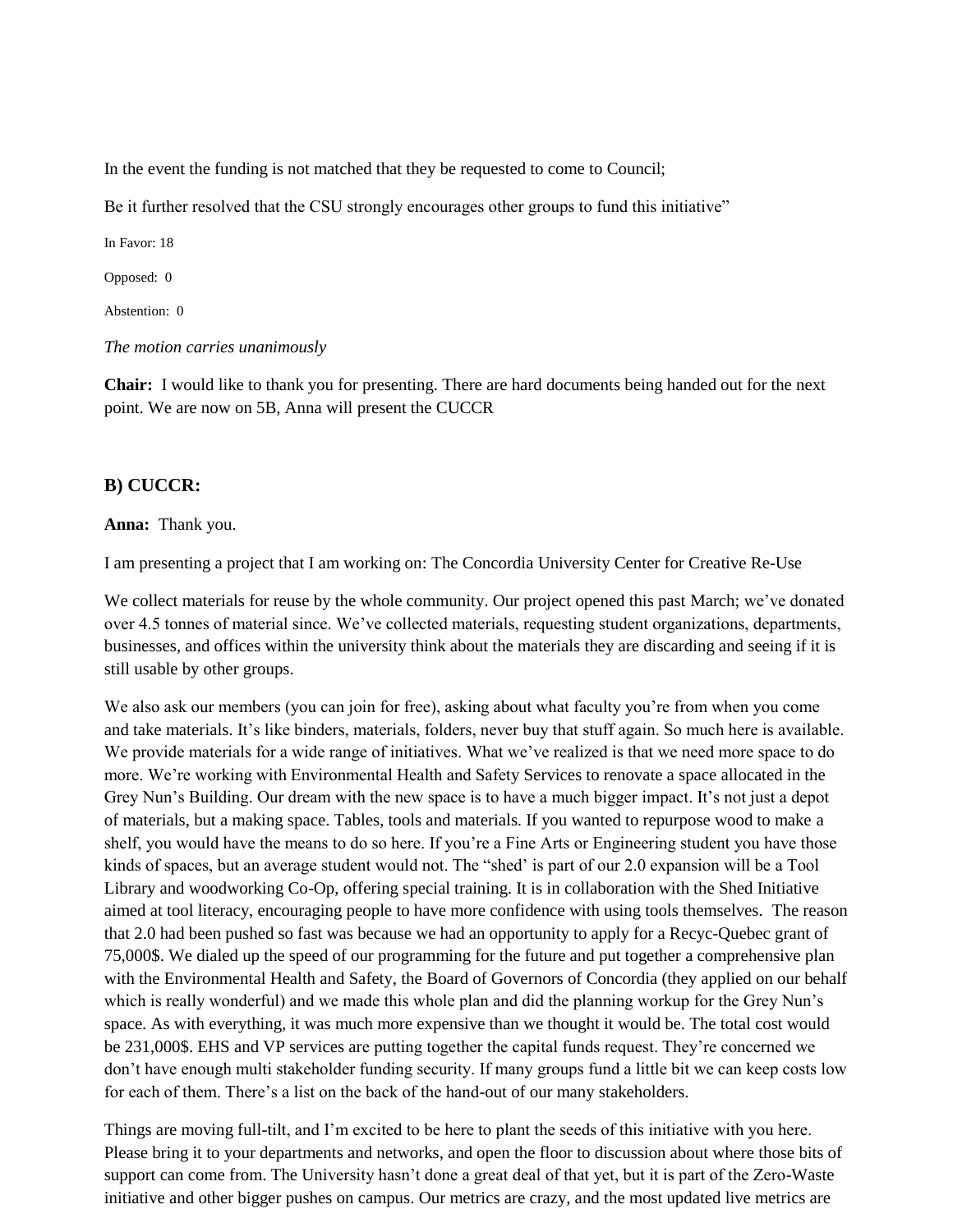on our sites .We've saved over 50,000\$ in purchasing by diverting materials. We held a reclaim-a-thon at the end of the Semester.

**R. Blaisdell:** So I'm writing an email to my dean, where can I get a digital copy?

**Anna:** I can send that to all of you if you'd like.

**Chair:** To me, and I can send it out to the group.

**Anna:** Your dean should already have a copy, as well. The more places this comes from the stronger it will be.

**M. Clark-Gardner:** I've been to the center and it's super awesome. I'm really happy you're expanding. As a fine Arts student it is amazing. It keeps us from salvaging around, and for it to be accessible for people not in Fine Arts is great. My question is, can anything be taken out of the space?

**Anna:** That's all part of our 2.0, there's big legal liability with a student checking out a tool. But ideally yes, you're probably not going to haul everything to the space every time you use it.

P. Magallanes: I was wondering if this is the only location you're considering?

**Anna:** this is the one currently available to us, identified by facilities as a furniture manager. It meets the needs of a furniture re-use space. The Space isn't 100% ideal, there are accessibility issues we're working out, but it is our best option.

J. Roy: I like the idea, what if several funding sources not contribute what would happen to the expansion?

**Anna:** It is moving ahead as planned, I want to say Concordia agreed to fund at least 50% of this. It's not pledged, but there is flex room and for people to change their contributions.

**D. Applebaum:** What is the timeline for coming back and asking for the capital from the CSU?

**Anna:** We hear from Recyc-Quebec in March, and we need to know if we have at least an additional half of that funding before then. Between January and March we would return with a new request.

**S. Younis:** Any student can go there and work?

**Anna:** Yes, that's what we want to use. Even if you graduate.

**S. Younis:** Even if they're not a student?

**Anna:** Yes.

**R. Hamila:** I see here for the ENCS faculty, there's 5% for both capital funding and contributions? Has it been approved by the faculty?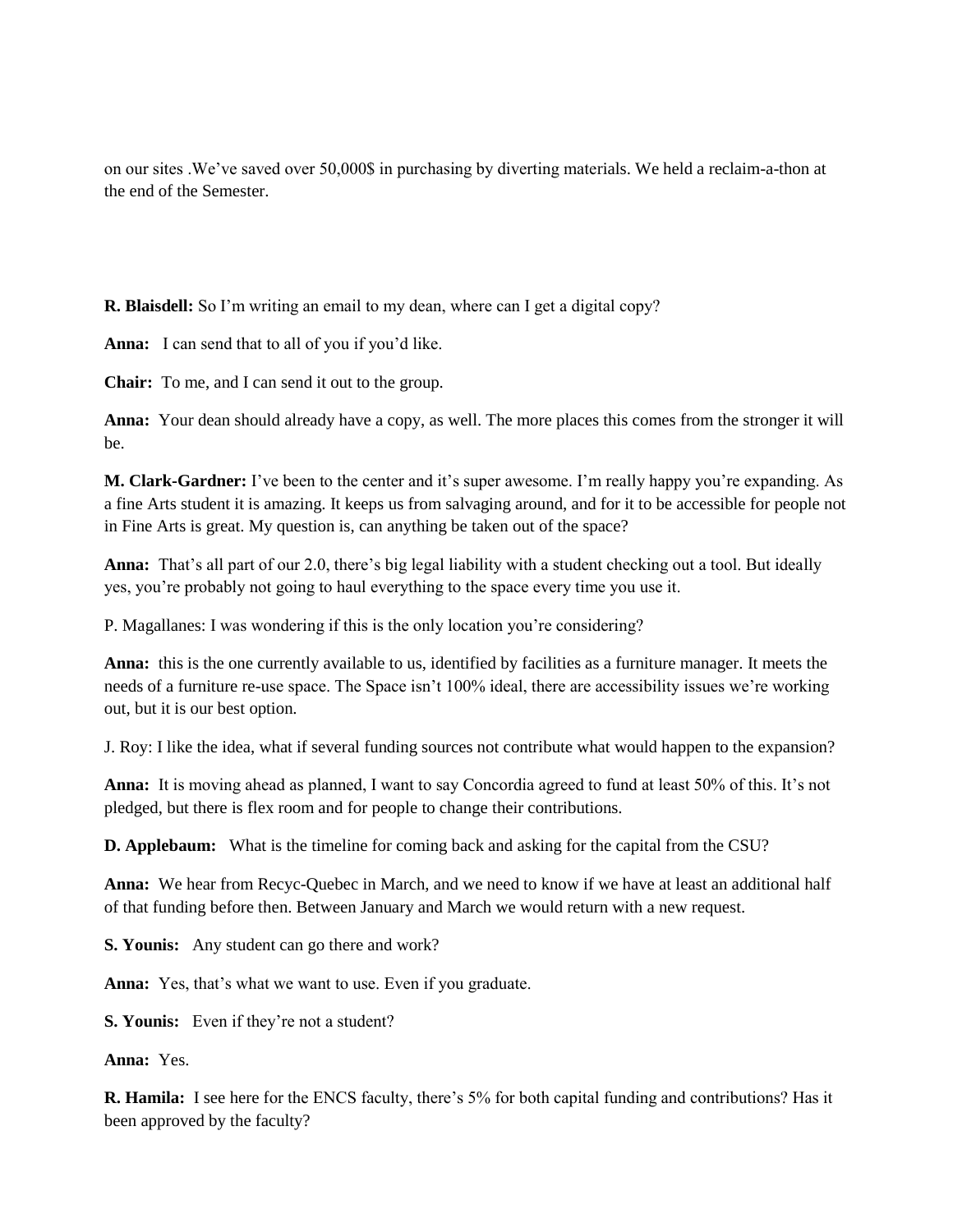**Anna:** Not yet, we're only three weeks into our networking and meeting. We have a meeting with the dean of Fine arts and Arts and Sciences but Engineering is a faculty we'd like help contacting. Due to scheduling mostly.

**O. Riaz:** This is a projection for what you would like and not the actual Projection? Okay, would it be possible to see where you're at with funding?

**Anna:** Four of those lines have been confirmed, all but one are student associations or groups. It's still tobe confirmed. The year-end for Faculty is in May so closer to then they'd know if they have discretionary funding available. We're working with many different funding timelines.

**D. Abrams:** What happens to the money already raised if you don't get the grant?

**Anna:** We've done so much work putting into place all of the requirements for the grant, I believe it will move forward regardless if only at a different timeline. We'd have 18 months to spend that grant if we receive it, but if we don't receive it we would operate on a longer timeframe.

**R. Blaisdell:** What's the deadline for this expansion?

**Anna:** Ideally we have at least 50% of our funding by March. The timeline for actual renovations and spending wouldn't begin until fall of 2018, but due to the planning and construction schedule no construction can start until the fall of 2018 so we aren't looking for an opening until summer 2019 as a soft launch date.

**R. Blaisdell:** Specifically which grant?

**Anna:** Recyc-Quebec, a waste management program of the Provincial Government.

**R. Blaisdell:** And the meeting with JMSB, has it been scheduled?

**Anna:** They have told us their funds have been allocated for this year. So we'd be talking with them about future allocations. We'd need more connections to be made. I contacted the Dean and it was passed on to their Finance person.

**S. Younis:** I could try to move that ahead for you.

**Anna:** Thank you.

**K. Khánh Trân Du:** Is there a staffing system for this, like a Library?

**Anna:** we're open Tuesday Wednesday Thursday, three afternoons a week. We have a check-out station and we weigh it and ask you what you think you would have spent if it weren't free. With this expansion plan we will need a full time and two part time positions at the minimum. It's complimented by three internships and 10-12 volunteers.

**Chair:** We have a cap of two-follow up questions, after you can go back on the Speaker's list

**D. Applebaum:** What is your current operating budget? Is it complete?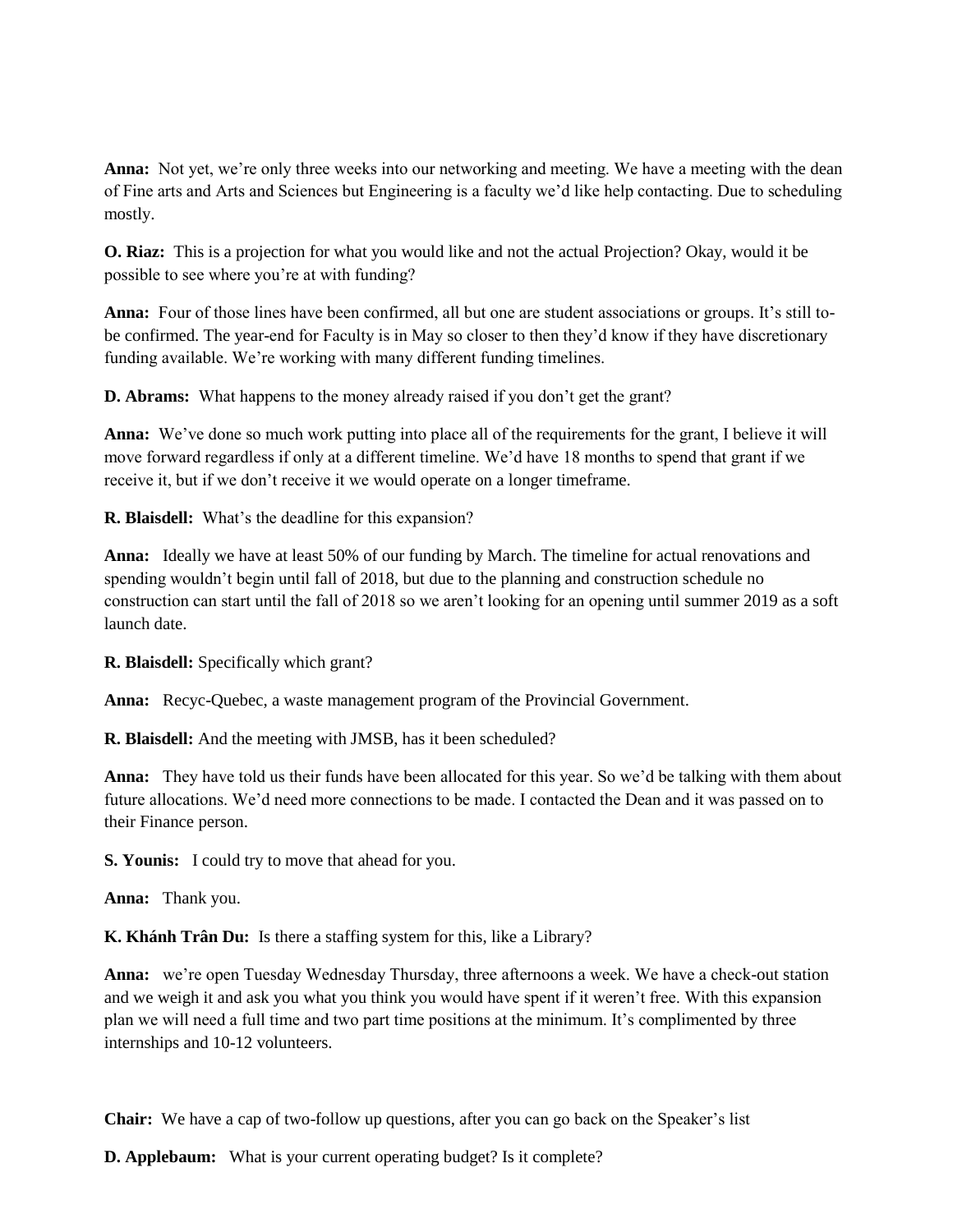**Anna:** We're operating at half our operating budget, we're figuring out how it can take us through the end of winter. This has come up so fast that it would dovetail perfectly and we'd be fine.

**D. Applebaum:** Who funds the other half?

**Anna:** Sustainability Action fund and student grants.

Marco (NEW): You track the usage of each member? That can be used as an argument for funding from each faculty.

**Anna:** Yes, you can see the live metrics. Out of our 1000 members it's primarily Fine Arts, which is fair. We're trying to reach out to other departments to see how they can connect to it for their own needs.

**M. Rossi:** Maybe a marketing campaign online.

**R. Blaisdell:** A comment for everyone. This is an opportunity where we can impact outside of Council. You're a representative. If you think your faculty could benefit from this, you ought to take action. It shows that we've been voted in by people who voted us in and we're taking action on their behalf.

**R. Hamila:** You share the space? Have you contacted the association for collaboration?

**Anna:** Natural collaborations have happened; we have great working relationships with them but not on a formal level. I have informal contacts but maybe more formal ones would be great.

**M. Rossi:** Sitting on similar committees at JMSB, it's kind of lacking. It would be an opportunity for recognition internationally.

**Anna:** It's a great opportunity for other groups to contribute and assist in a creative way. Please feel free to share this with anyone you come across. There's a great deal of possibility.

**O. Riaz:** Have you considered a fee levy?

**Anna:** We decided against it. We're looking for diverse funding structure; it is the strongest and gives multiple stakeholders a voice in the process.

**D. Abrams:** You said earlier that four of those lines were secure, which ones?

**Anna:** There's some waiting that goes into that, they're mostly student groups and one faculty (Fine Arts). Confirmations and our operating funds are distinct.

**R. Blaisdell:** From my experience on senate, when you write to any university administrator, you include the connection to the strategic directions and they get excited. If you're trying to argue something to them and refer to the strategic directions they love it.

**M. Rossi:** Do you show reports on your spending?

**Anna:** We follow the sustainability action fund model; we haven't had an end-of-year report yet.

Ahmed Jemma: Do you have a facebook page?

**Anna:** Yes, Facebook, Instagram, website, it's all available.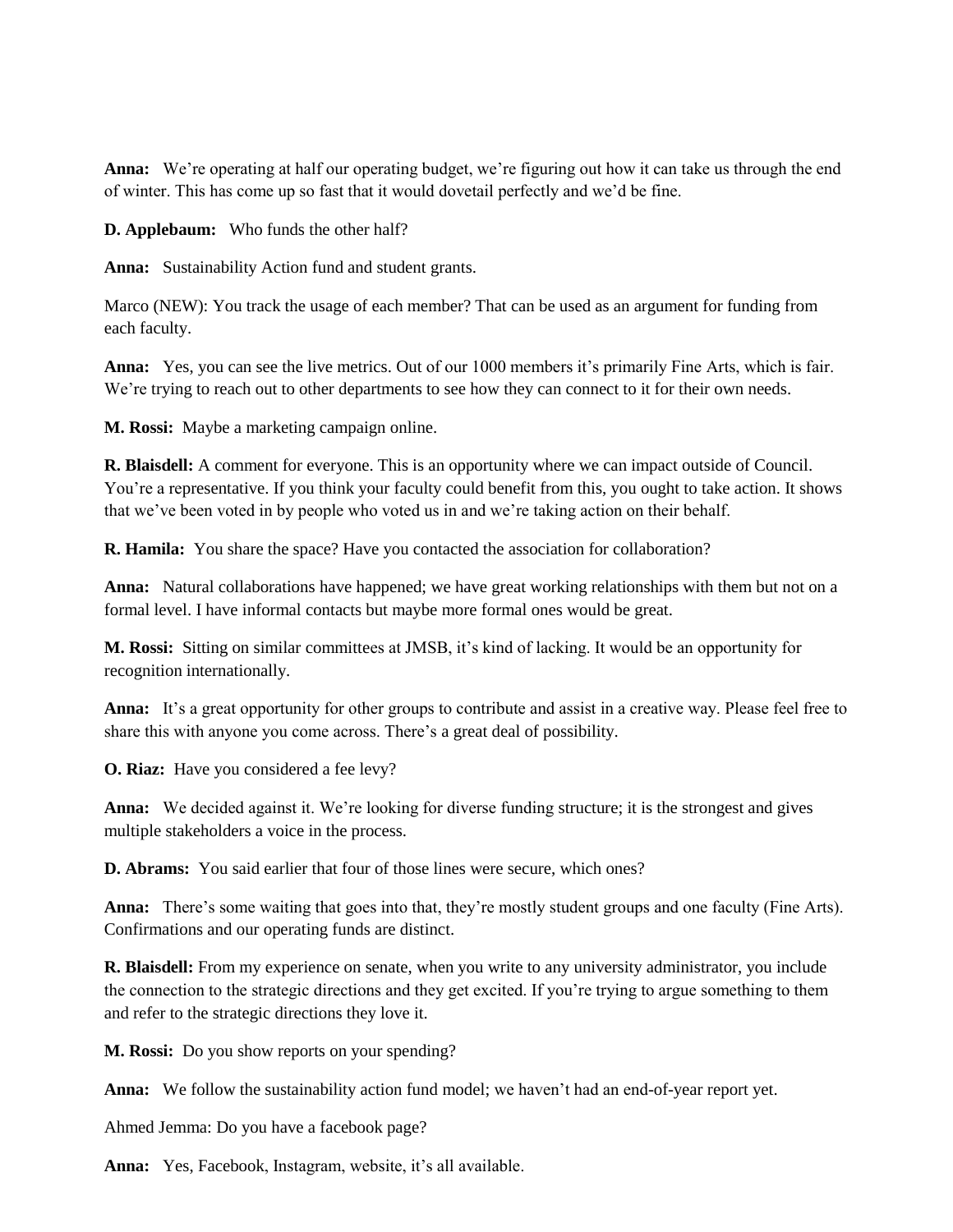Ahmed Jemma: Maybe post your pages on the club sites at Concordia? I can do it for the ENCS.

**Anna:** That would be great.

**Chair:** You can send me documents to disseminate to Council.

**Chair:** Thank you Anna and Caro for presenting!

#### *V. Rydzewski moves to call recess*

**L. Sutherland:** If you have any dietary restrictions, let me know, do not bring clementines or peanuts to Council please.

*O. Riaz moves to go into closed session*

*A. Sherra seconds the motion*

In Favor: 19

Opposed: 0

Abstention: 0

*The motion to go into closed session carries.*

The meeting is in CLOSED SESSION as of 8:21pm

*Kamden has been appointed to the position of Finance Coordinator.* 

*O.Riaz moves to take a recess. 10:54pm*

*Recess ends at 11:05pm*

*L. Sutherland moves to return to open session*

*R. Gaudet seconds the motion*

In Favor: 16

Opposed: 0

Abstention: 0

*The motion to move back into open session passes*

*The Meeting returns to Open Session*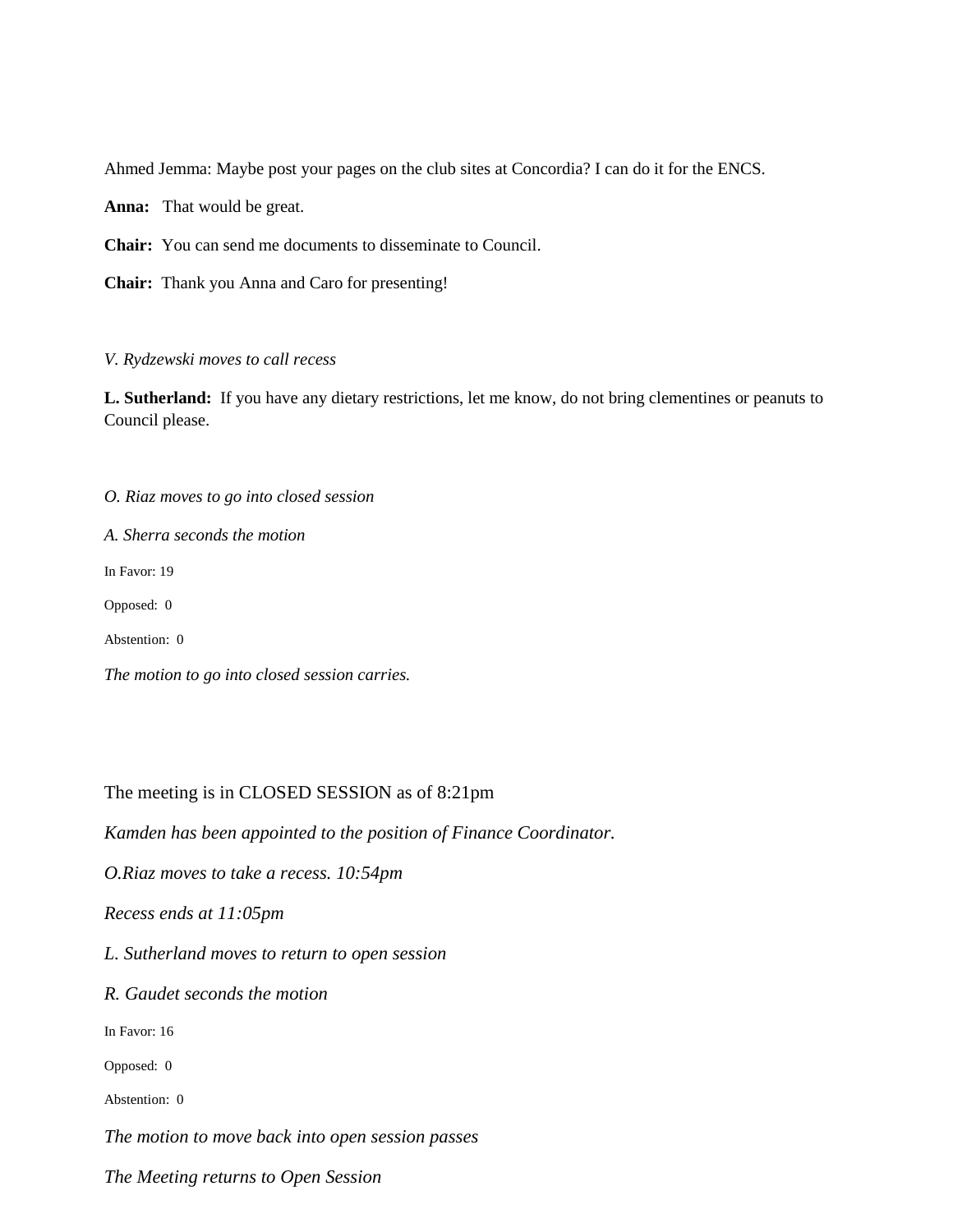**Chair:** We have a motion to ratify the decisions made in closed session by R. Blaisdell. *Seconded by A. Zebiri* In Favor: 13 Opposed: 0 Abstention: 0 *The motion passes.*

# **6. B) Committees**

**Chair:** Committees are where the 'experts' are found, to help us avoid lengthy discussions in Council specialized issues are dealt with.

*R. Gaudet moves to table all Committee appointments until next Council meeting*

*S. Hough-Martin seconds the motion*

**R. Gaudet:** I doubt any meetings will happen before next Council meeting and there are a lot of remaining points on the agenda.

**Chair:** Senate is not a committee, it is a shuffle. Did you want to blanket table everything under six?

**R. Gaudet:** Yes.

**R. Blaisdell:** I would recommend we remove Senate from that tabling, it would allow us to open a callout to Appointments to let Students at large to apply if we were to choose that option versus other committees which are filled straight from Council.

**A. Zebiri:** External was supposed to meet before the term ends, I'm afraid it will not make quorum if we don't appoint someone.

**A. Badr:** We meet next week, that is true.

*A. Sherra moves to amend to remove Senate appointments from Rowan's blanket tabling motion, to except 6. G).* 

*R. Blaisdell seconds the motion.*

**S. Younis:** I am travelling then, they can't meet at that time?

**Chair:** That can be resolved internally? Does External need someone?

**A. Badr:** We need one person.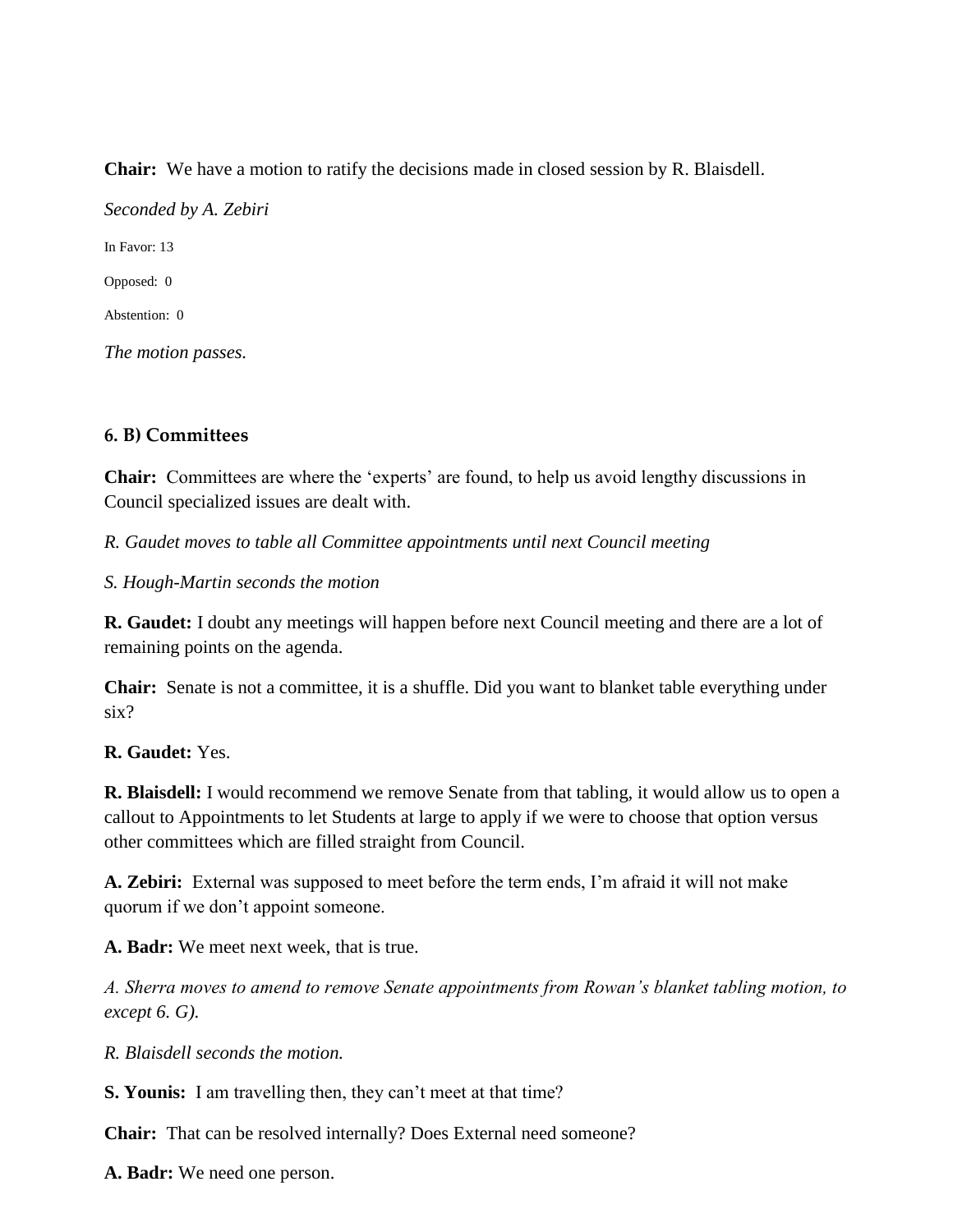**Chair:** Can you function until next meeting without filling it?

**A. Badr:** I don't think it will take more than three minutes. Can we do it?

**Chair:** External committee needs an extra member.

*A. Zebiri moves to amend the motion to remove External from Rowan's blanket tabling motion.* 

**Chair:** All in favor? In Favor: 16 Opposed: 1 Abstention: 1 *The motion carries.* 

# **6. B) External and Mobilization Committee**

**Chair:** Anyone want to nominate themselves?

*A. Zebiri moves to nominate Mustafa Bokesmati to External committee.* 

*A. Searcy moves to nominate themselves to External Committee.* 

*C. Thompson-Marchand seconds the motion.* 

*S. Younis moves to resign from the External Committee.* 

*E. Toohey moves to nominate themselves to External Committee.*

**Chair:** We will proceed to a secret ballot vote.

**M. Bokesmati:** Hello this is my first meeting at Council. I was already on the Committee but I was elected here so I am no longer a student at large. I lost my seat on External. I have attended all the previous meetings, I know what the position entails. The reason I am interested is because of my experience with student activism. I am the coordinator for Solidarity for Palestinian Human rights. I am also the student rep for the Poli-Sci student Association on Asma's Council, I am aware of the different dealings of student politics. Going back to external committee, I am aware of the functions.

A. Searcy: I want to become involved, my background is in community organizing in student politics. I've worked with a lot of different groups. I am in touch with the Montréal political scene on a community level. I am a member of many activist groups on campus and in Montréal and am familiar with the needs of many different communities.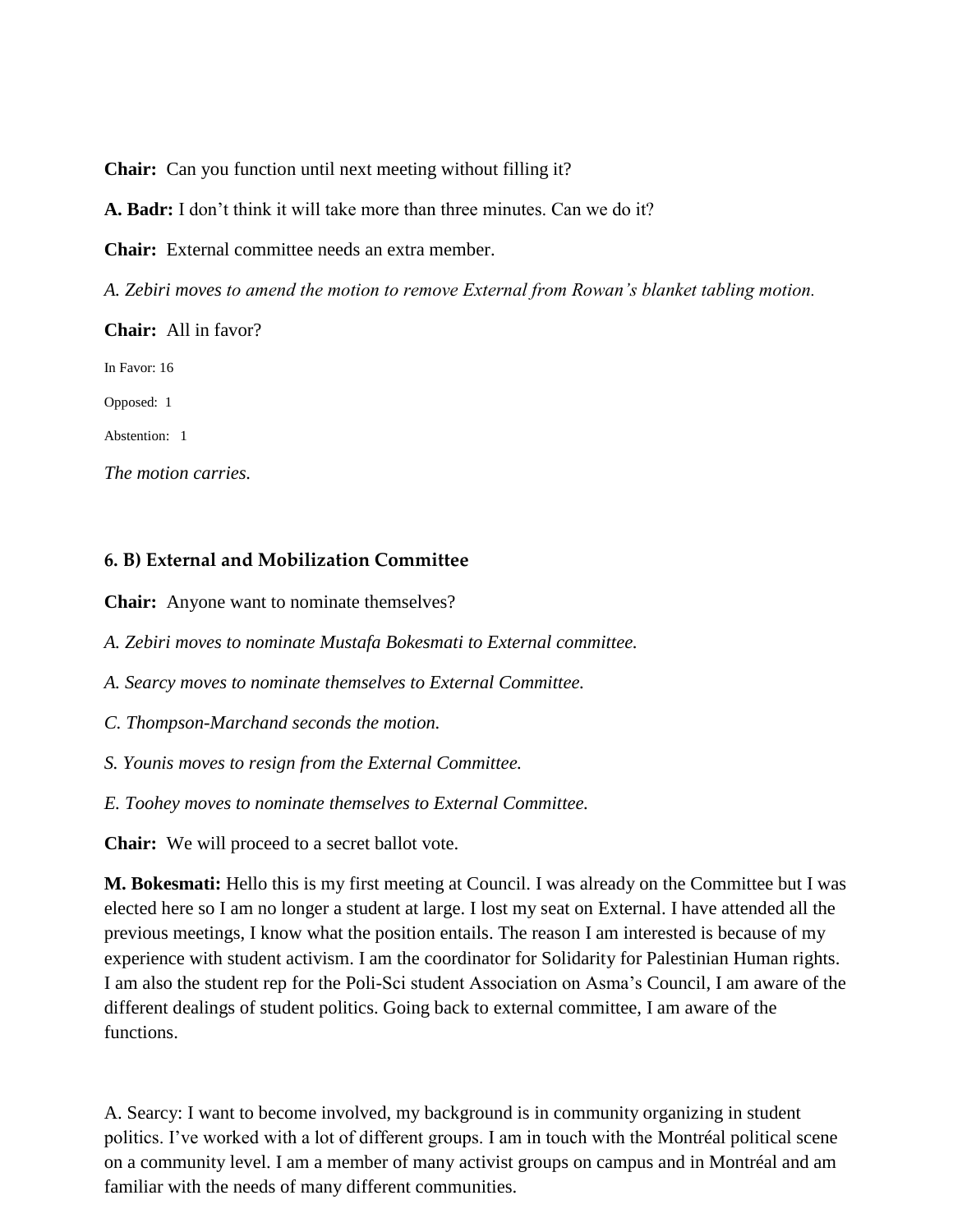**E. Toohey:** I'd like to rescind my candidacy. I feel it important that the two new Councillors have the opportunity to take this role.

*R. Gaudet moves to appoint both candidates.* 

**R. Gaudet:** They both seem very qualified and implicated.

**Chair:** The motion on the table is to omnibus the vote.

In Favor: 18

Opposed: 0

Abstention: 0

*The motion to appoint both candidates carries.*

# **6. G) Senate**

**R. Blaisdell:** I want to disclose to Council a potential for a potential conflict of interest. The document submitted was submitted by my partner. What they are proposing in this letter in this way no benefit them or myself so I will not be withholding my comments on this matter.

**D. Applebaum:** Who stepped down? What are the normal procedures for these seats to be filled?

**Chair:** Evan Pritchie, they sent me an email and I included it in my report. The procedure is that there are some seats selected through the general election and some are appointed. In the standing regulations in the CSU, you can appoint someone else.

**D. Applebaum:** Seeing how it is only a moving of positions, it wasn't made available to everyone. Shifting it over does not give other people the chance for others to bring their candidacy forward and as they are already on the Senate they are not making it accessible to the student at large.

**A. Sherra:** I sit on Senate, and their letter was to point out that there is an over-representation of JMSB students than any other faculty at Concordia. The idea wasn't about shifting seats, but "since there are already this many out of the total" it should be available to more students, and I agree with that.

**M. Clark-Gardner:** To summarize more clearly, this came from a senator who sits on Academic Caucasus. Due to Evan's resignation, typically the seat is appointed by Council. Given as it came as a resignation of someone who was elected, the concern was raised that the person appointed to a seat vacated by resignation typically goes to the same faculty. The concern of representation came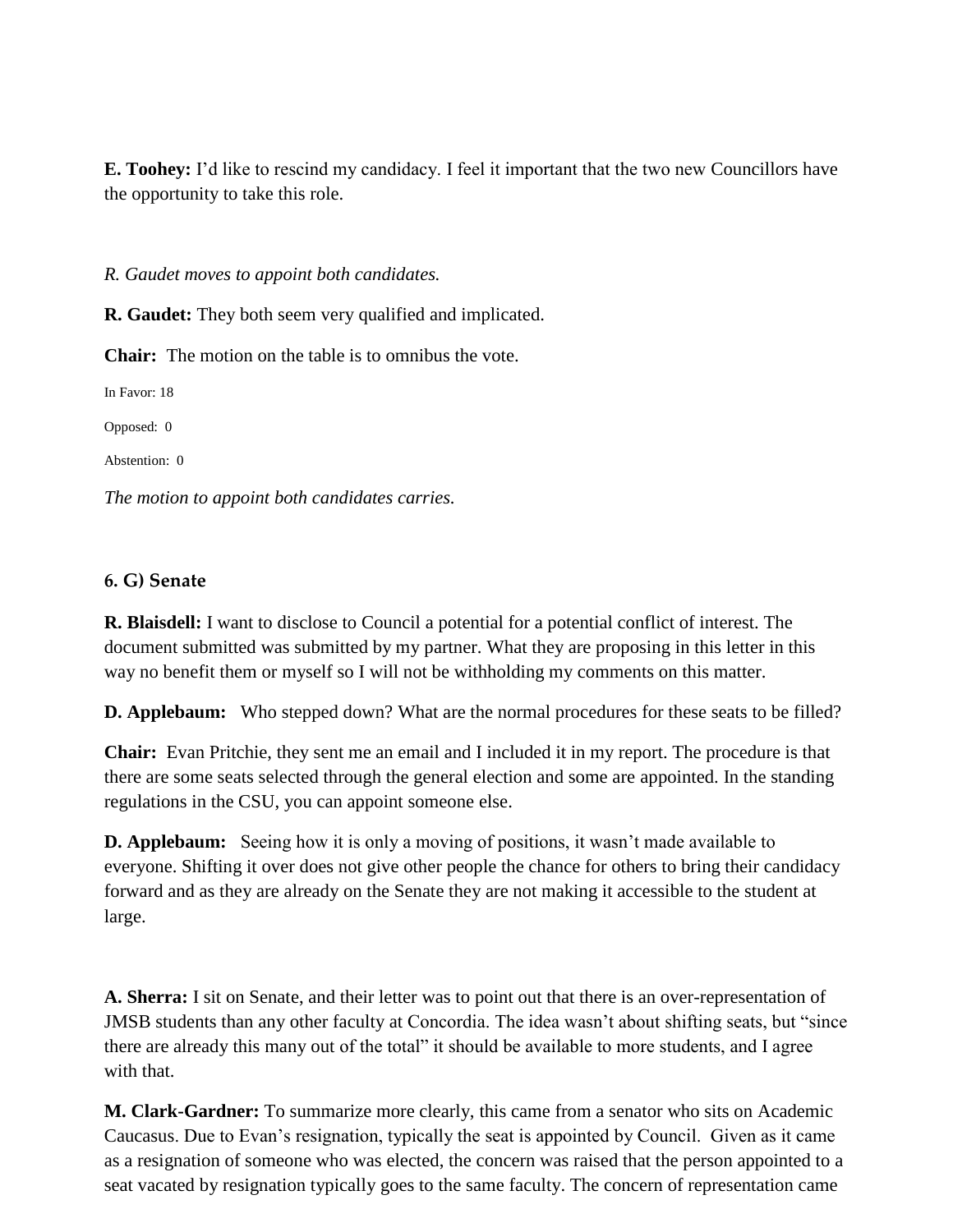from a person who is from JMSB. It's not pushing people out; the desire was to make that seat available to all faculties, given that there isn't equal representation. To make the playing field more level at Senate and I want to advocate again for that. We review so many documents to do with course changes and there is only so much insight you can get if you get only the perspective of one main faculty. We rely on one another to get input. It's also part of us being able to do our job correctly.

# *R. Gaudet moves to send the seat to Appointments Committee, to be open to all faculties.*

# *C. Thompson-Marchand seconds the motion*

**R. Gaudet:** There has been a lot of discussion about balance between faculties, it shouldn't be appointed from Council. There's currently four Councillors on senate which is double the amount stipulated in standing regulations. Opening this up to all students is the best option.

**O. Riaz:** There are currently seven members who sit on Council on senate, out of ten. Every faculty has a minimum of two. ENCS only has one, so it should be amended to designate them.

**D. Applebaum:** The seat that was vacant was of a JMSB member of the board. Can I say "give preferential treatment to JMSB" applicants?

**Chair:** It is not considered friendly.

**D. Applebaum:** the student in question is representing students at large. Their faculty does not represent their views. The position that was vacated is for JMSB students. I do not see how they would not be fulfilling their role. The person who submitted this letter ran for that position and lost.

**R. Blaisdell:** To clarify based on elections, they lost by less than ten votes. They were runner-up for that same position. I want to draw your attention to the second paragraph of that letter, highlighting their confidence to represent all faculties. Their experience is directly related to JMSB. They sat on a series of Councils and committees and their expertise is completely JMSB. It would be better for all of Concordia if it were available for all of Concordia's student body.

**A. Sherra:** Does it matter whether they lost or not? It has nothing to do with this conversation. This conversation is about the underrepresentation of other faculties. Senate is the academic body of Concordia where students work collectively to represent students as a whole, and need members from all faculties. We have worked together well in Senate and if we were to get a voice from a different major it would complete us and we need that. That is why it should be open to all faculties.

**L. Sutherland:** To clarify that the person who resigned was not the Senator who wrote the letter. We should not be calling into question their ability to serve in their seat. Ultimately what students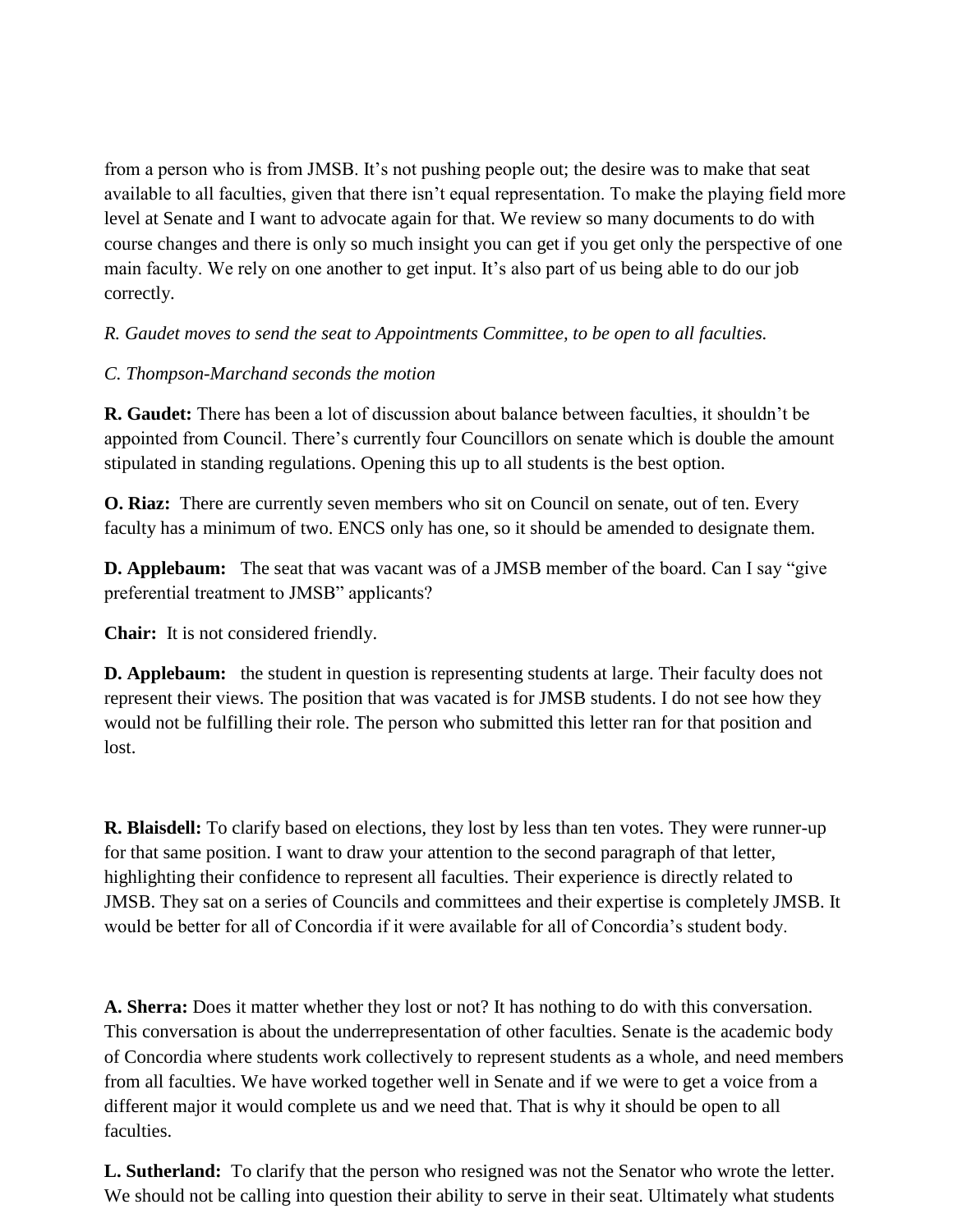represent are the needs of all students and their expertise is their own faculty, this argument being presented is not very sound.

**D. Applebaum:** The makeup of the board is specific so that those specialties are included; it's considered fair representation to specify the number of representatives from each faculty. It is specifically to stay in line with our bylaws and making up our boards.

**O. Riaz:** I would move to amend the motion to make the position available to EMSC students.

**Chair:** It would change the nature of the motion.

**O. Riaz:** If we want equal representation on senate we should at least have equal representation from each Faculty.

*C. Thompson-Marchand moves to call the amendment to question.* 

*M. Clark-Gardner seconds the motion.*

**Chair:** All in favor of calling the question on the amendment

In Favor: 18

Opposed: 0

Abstention: 1

*The question has been called.*

**Chair:** We will move to a vote to "with preferential treatment to JMSB students".

In Favor: 2

Opposed: 12

Abstention: 4

*D. Applebaum's FOR Vote has been noted*

*The amendment is defeated.*

**Chair:** We move back to the main motion of sending it to appointments committee and open it to all students.

**R. Hamila:** Can we confirm the composition of the Senate?

**A. Sherra:** It's on the CSU website.

**O. Riaz:** ASFA 4, FASA 2, 3, ENCS 1.

**Chair:** Can we confirm the faculties?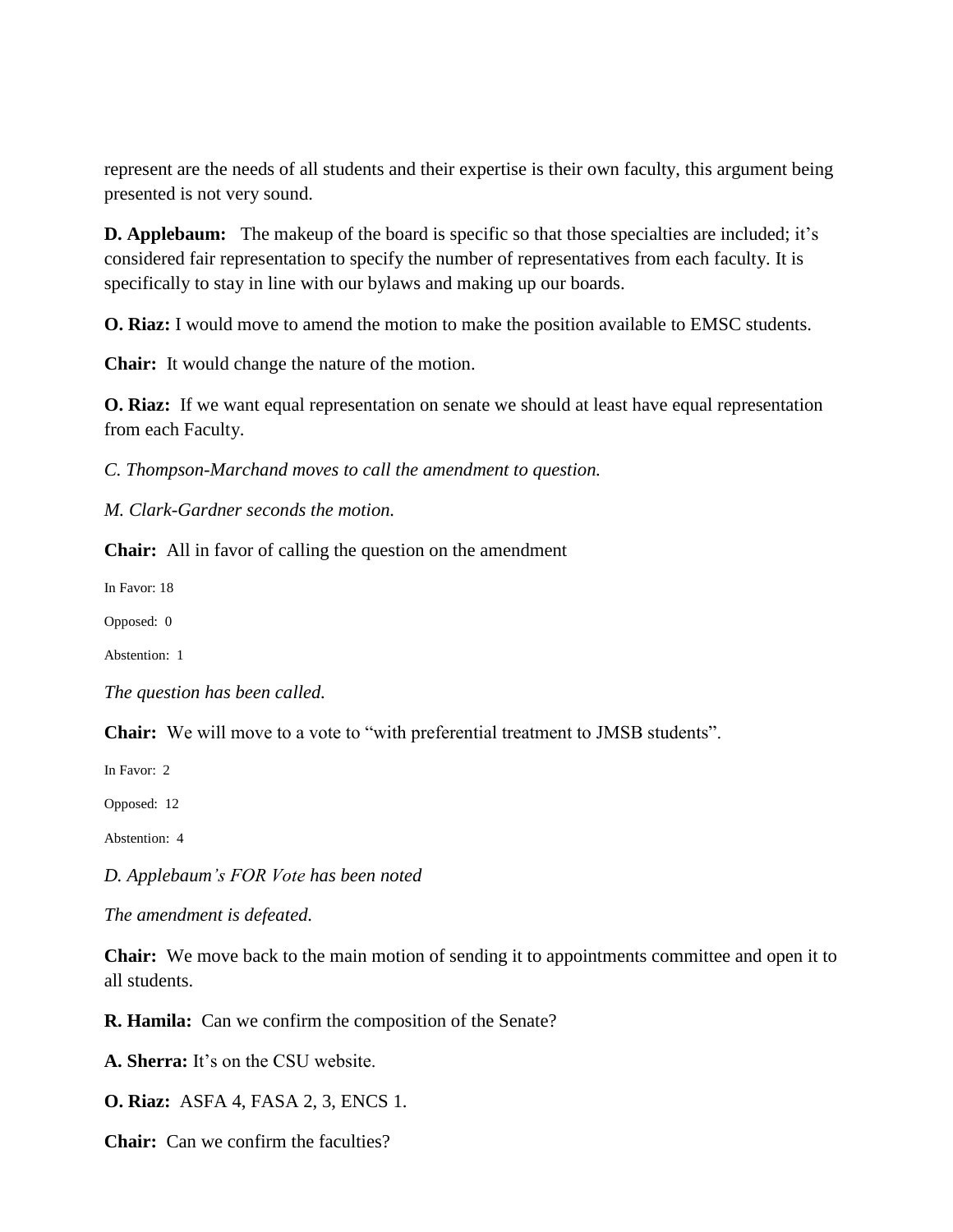**D. Applebaum:** students who are appointed to faculty seats versus students at large. How many are supposed to be there according by bylaws?

**O. Riaz:** One from each faculty, by appointments.

**C. Thompson-Marchand:** Are we turning the JMSB seat to a student at large position?

**Chair:** No, just for the vacant seat to be sent to Appointments Committee.

**D. Applebaum:** One seat is available and it was held by someone specifically designated to represent JMSB students. And now it is open to all.

Sophie moves to amend the motion to include preferential treatment for ENCS students

O. Riaz seconds the motion

**D. Applebaum:** As a representative of JMSB I am opposed to this because the seat was intended for a JMSB student. Every student can apply for it, but it was intended as a JMSB seat.

J. Roy: I sit on senate and one of the issues we've been dealing with this year is certain professors in the ENCS department either not being engineers…that whole problem. We're having a hard time to find students to talk about this issue. Opening this seat to ENCS would help with issues plaguing ENCS students.

**A. Sherra:** JMSB has four seats out of twelve. The idea that they're not represented is false. Priority should be given to ENCS but if no one from ENCS applies it would be open to everyone which is more than fair.

**R. Hamila:** The position from the JMSB is it from Council or general elections?

**Chair:** General elections. If someone quits then Council can appoint to the position.

M. Clark-Gardner would like to call the question

O. Riaz seconds the motion

In Favor: 18

Opposed: 0

Abstention: 1

*The question has been called*

**Chair:** All in favor of the amendment to prefer ENCS applicants?

In Favor: 18

Opposed: 0

Abstention: 0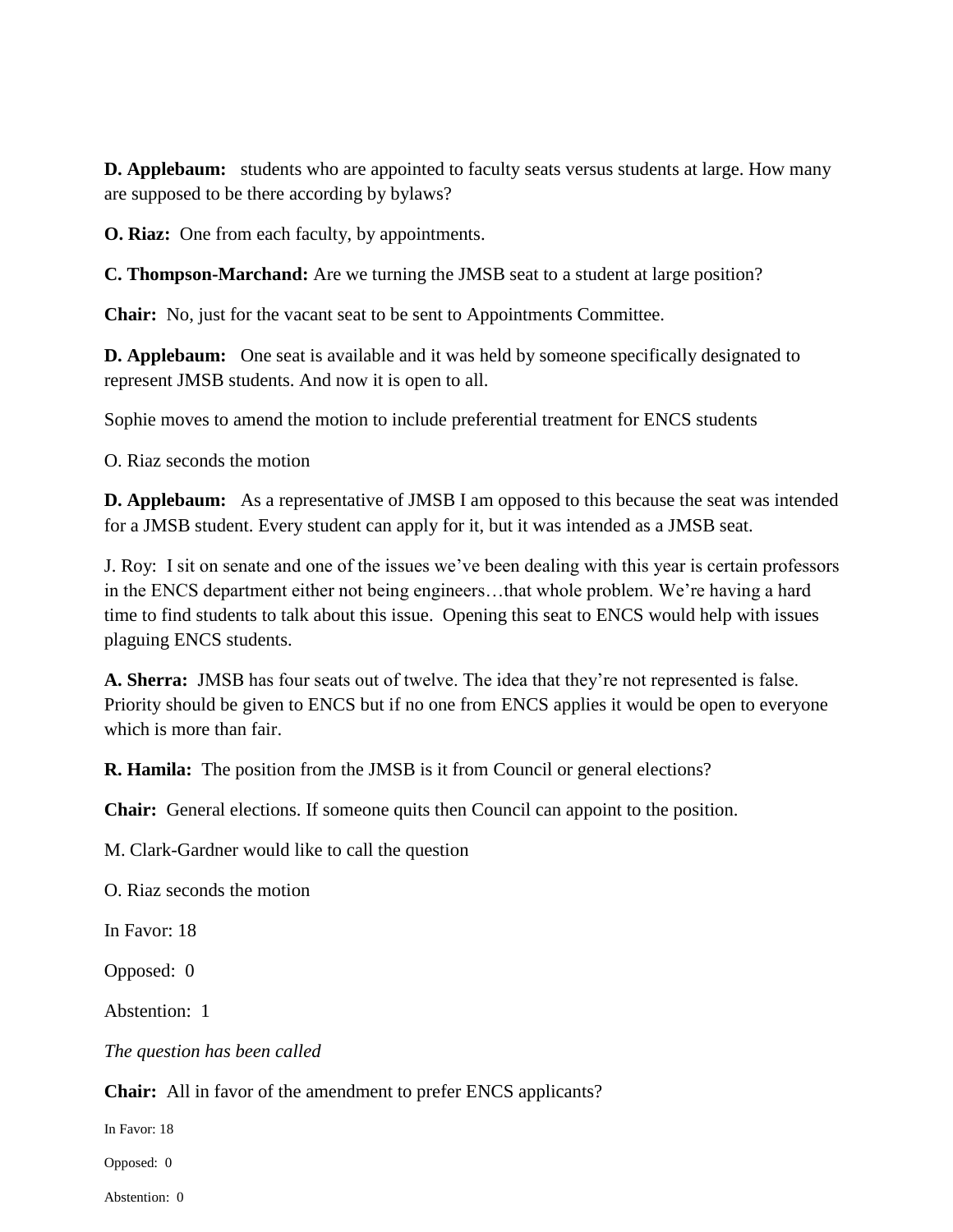## *The motion carries, the amendment will be added to the motion*

**R. Hamila:** When is the application deadline

**V. Rydzewski:** There hasn't been one set, but the appointment will be carried out prior to the next Senate meeting. Usually the timeframe is two weeks. Since it is finals I will extend it to the first week of classes.

*A. Sherra moves to call the question*

*R. Hamila seconds the motion* In Favor: 16 Opposed: 0 Abstention: 1 *The question has been called*

**Chair:** The current motion is to send the seat to Appointments and give preferential treatment to ENCS students

In Favor: 17

Opposed: 1

Abstention: 2

*Dylan's NO vote has been noted.*

*The motion carries.*

**C. Thompson-Marchand**: I would like to move that the current person sitting on the Student at Large seat is transferred to JMSB.

**A. Sherra**: It makes no difference, it's not possible.

**Chair:** The way the Senate is done in standing regulations. Any resignations leave an open seat, it's how the standing regulations are.

**D. Applebaum:** wouldn't they have to resign from their current position as student at large because they can't hold two seats?

**Chair:** That was in the letter, we have their written consent that this is what they wanted to do.

*A.Sherra seconds the motion.*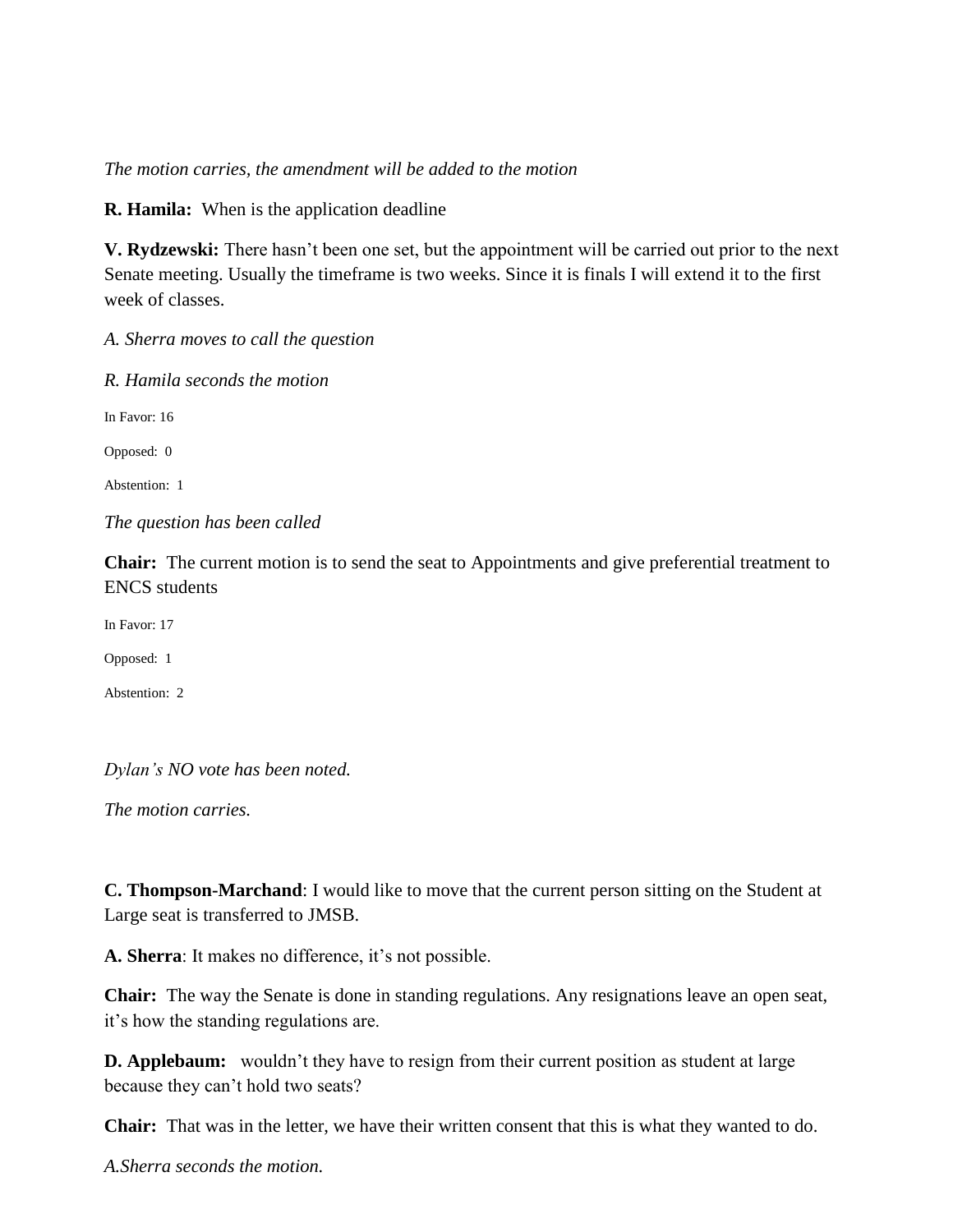CMT: We decided we wanted to encourage people from different faculties to apply and to keep one faculty from becoming privileged.

**A. Sherra:** The only elected member not elected from Council then we would have to elect someone. I don't find there's a difference but if you want to formalize it, it really doesn't make a difference. The point was to open the seat up to other students.

**R. Hamila:** What is the motion?

**Chair:** Shamea wanted their seat switched from Student at Large to JMSB.

**A. Mushtaq:** Although it won't make a difference, the clarity for some in terms of what the seat represents is important. That is why it was put in the letter, to recognize their representation. It's important to recognize the thought that went into it and it is coherent. They are still a senator, they are still credible, and they are doing something that makes more sense in terms of coherence.

In Favor: 12

Opposed: 0

Abstention: 7

*The motion carries.* 

*R.Hamila moves to rescind the previous motion to move the appointment to appointments committee.*

**M. Clark-Gardner:** Point of personal privilege, it's very late and this might not be the best time to do this kind of thing.

**R. Hamila:** I am an ENCS student and I am involved with what's happening with students in software engineering. I think I would be a good candidate for this position.

**Chair:** The motion on the table is to reverse a position taken by Council.

**A. Sherra:** As great as it is that an engineering student wants to appoint themselves, it would be good for other students to apply. As you are an engineering student you would be prioritized, but it's bombarding senate with Councillors. We should remove Senate from Council a little bit.

**A. Zebiri:** Can a Councillor apply for Appointments Committee to sit for that seat?

**V. Rydzewski:** Any Councillor can apply to Appointments if they want to sit on a seat. In this case if we don't want to vote today the Councillor could send their application to appointments committee.

**A. Zebiri:** I would recommend that to Rim.

**R. Hamila:** I would like to rescind that.

**Chair:** It was seconded. So can we move in unanimity to lay this aside? Perfect.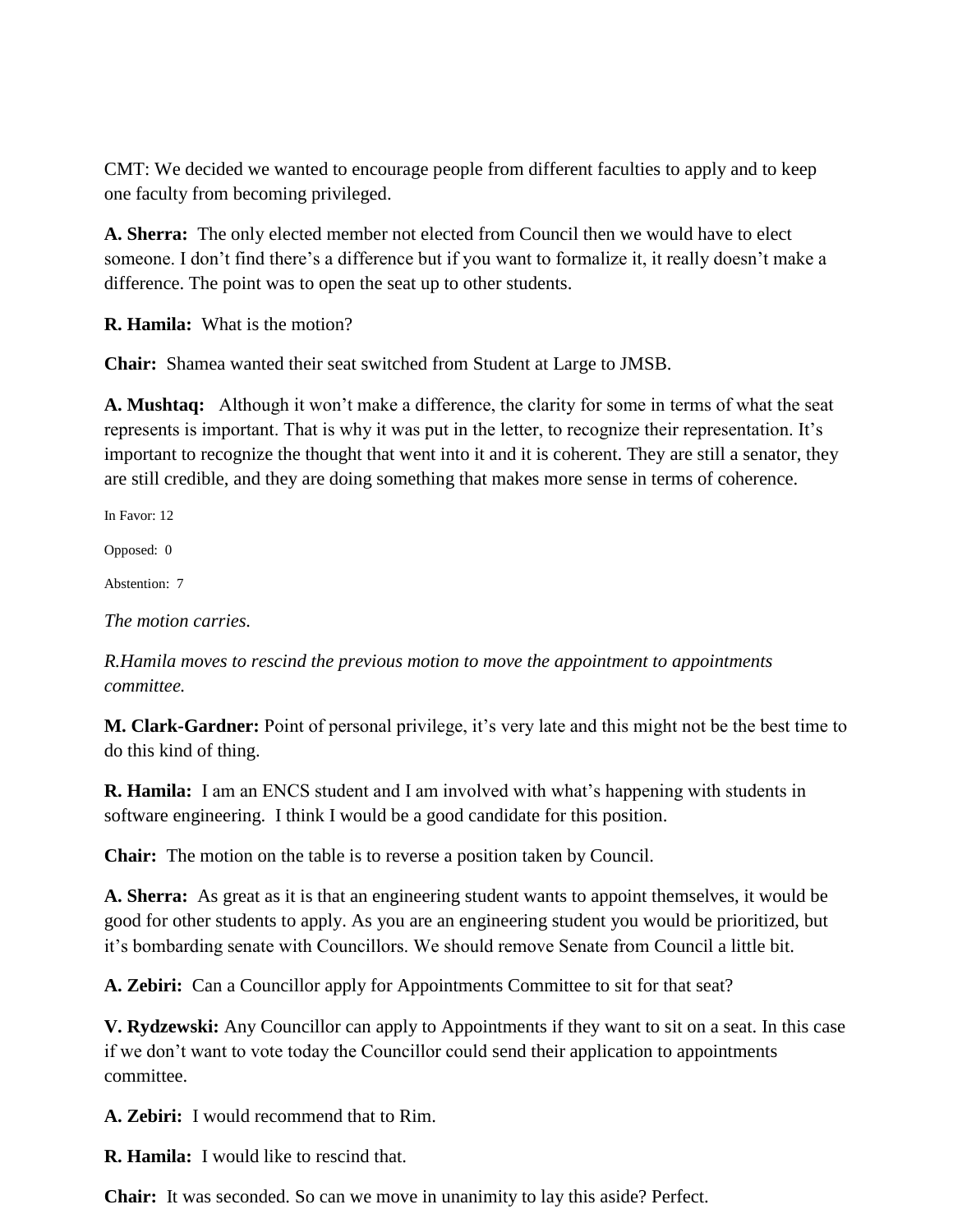# **7. A) Living Wage**

*V. Rydzewski moves to table Living Wage until January*

*S. Hough-Martin seconds the motion*

In Favor: 16

Opposed: 0

Abstention: 0

*The tabling of the motion carries.*

**Chair:** People are looking into tabling things. If anyone wants to table more than one thing or state as executives what you'd like to table let me know.

*V. Rydzewski moves to table 8F, Interim Finance Coordinator Pay.*

*R. Blaisdell seconds the motion.* 

In Favor: 18

Opposed: 0

Abstention: 2

*The motion is tabled.*

**Chair:** Can anyone table more than one thing at once?

*A. Zebiri moves to table 7B and 8H ,Clubs and Internal and Clubs report*

*R. Hamila seconds the motion*

In Favor: 18

Opposed: 0

Abstention: 0

The motion is tabled.

#### **7 C) Email sent to Louise**

**A. Zebiri:** Louise isn't notified about the rooms booked and has expressed their concerns. I am letting the Chair and Executives know about that. They do not have access to the internet this week because of issues at CUTV. It would be best if someone could make that information available to her.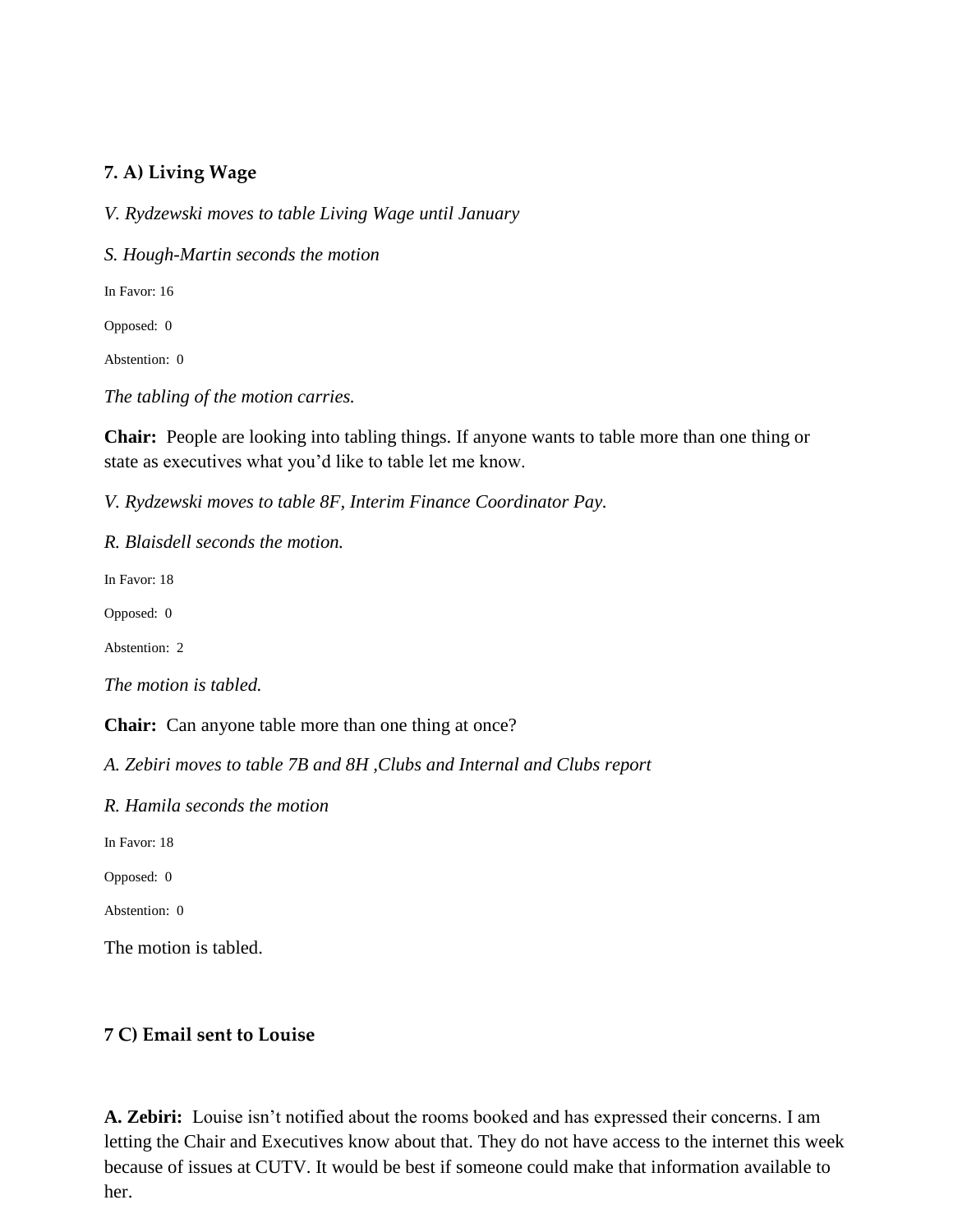**Chair:** We can give her a print out schedule.

## **7D) Election**

M. Clark-Gardner: I want to change election process and procedures. This is informational. If anyone is interested I want to make an ad hoc committee. We'll come back to it in January

## **8A) Mid-Mandate Reports**

**R. Gaudet:** Whereas Point 402 of the CSU standing regulation states:

402.The Executives must submit a joint written mid-mandate report to Council no later than the first January regular meeting. This report must include but is not limited to the objectives of the annual work plan. This report must provide an overview of all events, projects, campaigns, and services provided by the Union. Any executive that does not submit their portion of the report for the mid-mandate report shall be deducted 350\$ from their next paycheck. Council can waive the penalty for exceptional reasons by a majority vote.

Be it resolved that point 402 of the CSU standing regulations be amended to state:

The Executives must submit a joint written mid-mandate report to Council no later than the second January regular meeting. This report must include but is not limited to the objectives of the annual work plan. This report must provide an overview of all events, projects, campaigns, and services provided by the Union. Any executive that does not submit their portion of the report for the midmandate report shall be deducted 350\$ from their next paycheck. Council can waive the penalty for exceptional reasons by a majority vote

#### *C. Thompson Marchand seconds the motion*

**R. Gaudet:** This has been done several times in the past and was lost in Policy committee. Executives deserve a holiday break; there are no negative effects of postponing the reports to the second January meeting.

**Chair:** Standing regulations changes, a two -thirds majority is required

In Favor: 18 Opposed: 0 Abstention: 0 *The motion carries.*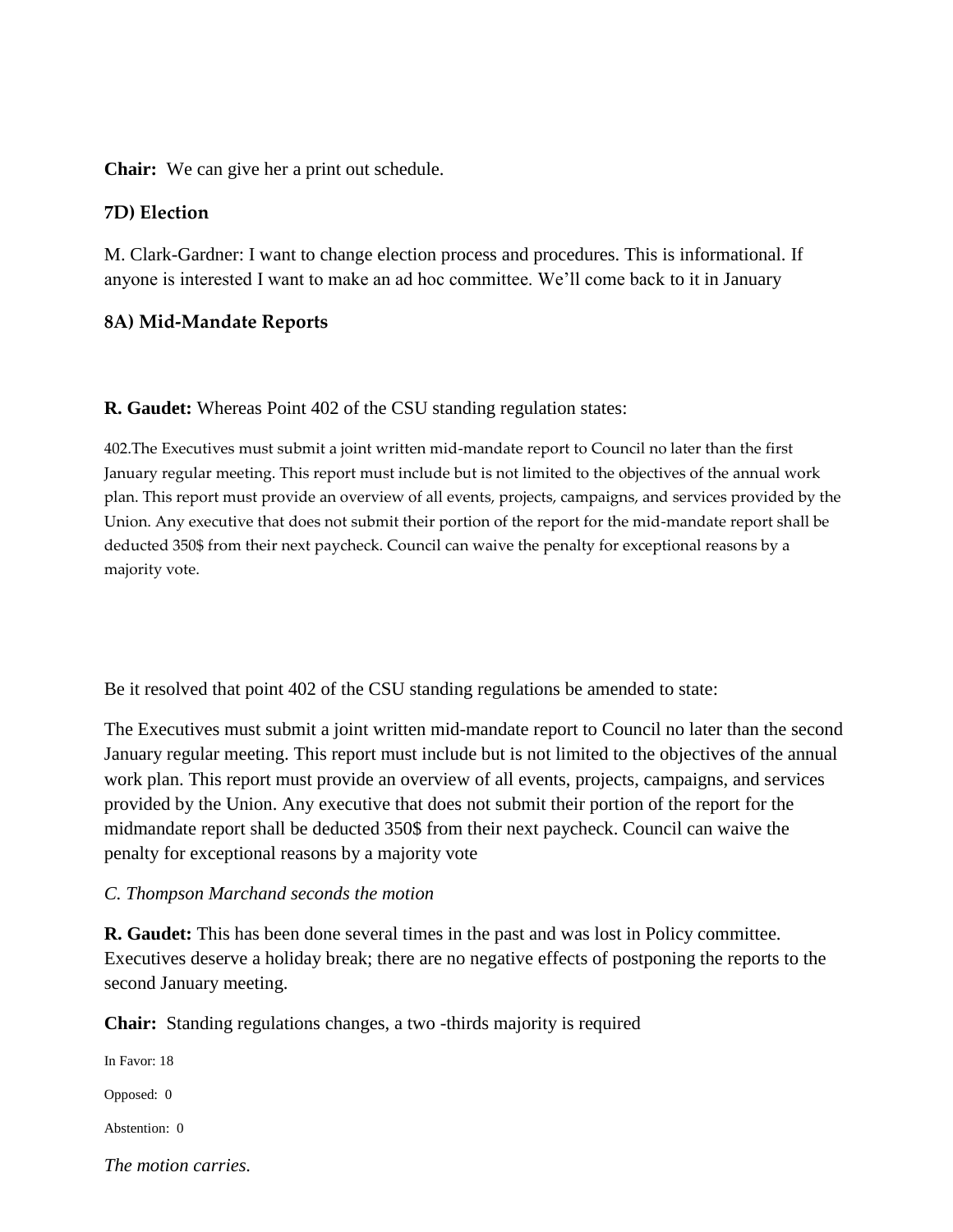# **8.B) BDS Occupation**

# **E. Toohey:**

WHEREAS the Concordia Student Union has, by referendum, adopted a position to "endorse the Boycott, Divestment and Sanctions movement against Israel's occupation of Palestine" (CSU Positions Book 8.1);

WHEREAS the United States has acted to recognize Jerusalem as the capital of Israel;

BE IT RESOLVED that the Concordia Student Union condemn this action and any similar ones

in Canada;

BE IT FURTHER RESOLVED that the Concordia Student Union support efforts in Montreal and

abroad against the occupation of Palestine organized in response to this action and any of a similar nature.

# *J. Roy seconds the motion.*

**E. Toohey:** While we have a blanket position on the books, there have been demonstrations organized in response to the US government's recognition of Jerusalem as the capital of Israel. This conflicts with our political stances, and this move impacts many students at our University.

# *A. Zebiri moves to amend:*

"Be it resolved that the CSU in collaboration with other student unions in Montréal writes a letter of condemnation of these actions and sends it to the Foreign Minister of the Federal Government"

# *R. Hamila seconds the amendment.*

**A. Zebiri:** As the motion says that the CSU will condemn this action, and making it substantive by writing a letter in collaboration with other unions with the same positions will have a bigger impact than just the CSU condemning the action in isolation. The movement mobilized in Montreal against the American government calling Jerusalem the capital of Israel is growing, and this letter would support the movement.

# *The amendment is considered friendly.*

**S. Younis:** Thank you for bringing this up. I feel sad for Palestine and that the CSU should always be engaged with these issues.

# *E. Toohey moves to amend the motion:*

"Be it further resolved that the External Coordinator is mandated the one to reach out to other unions."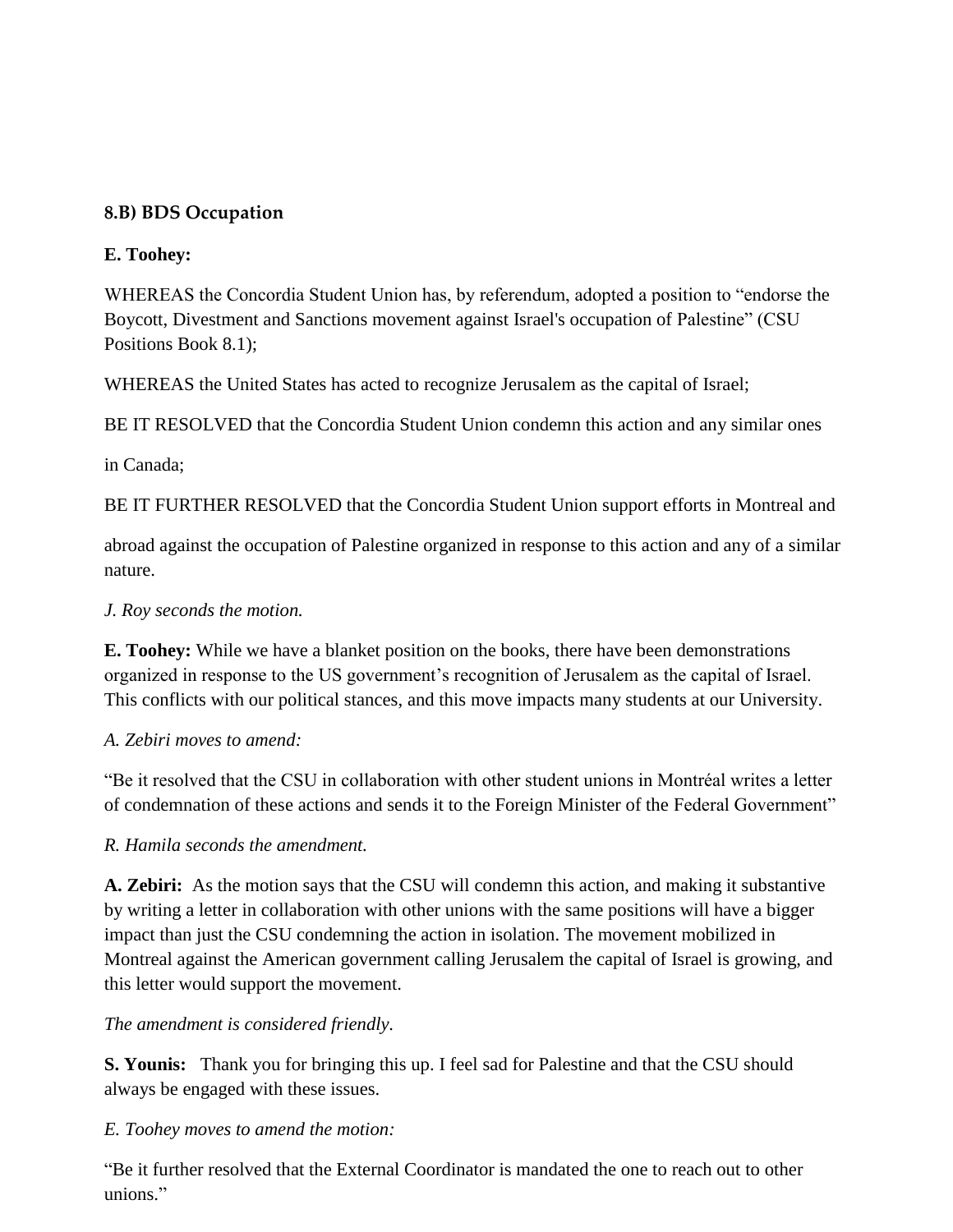**A. Mushtaq:** Is this for a working group or campaign? This changes the nature of what's proposed.

**E. Toohey:** our standing positions would allow for this

**R. Blaisdell:** I've made this mistake a few times myself, but we're able to give action items to Executives without going through the process of making motions. It's consensual decision making.

*R. Hamila seconds the amendment.* 

*The amendment is considered friendly.*

*S. Younis moves to amend the motion:* 

Be it resolved that the CSU proposes BDS to the AVEC congress in January

The motion and the three amendments:

In Favor: 13

Opposed: 0

Abstention: 2

# **c) Library Services Fund Referendum**

**V. Rydzewski:** This is for a general election which is very early, so this would be to move the deadline to February. The Library Service Fund is extremely important for all students.

In Favor: 15

Opposed:

Abstention: 3

*The motion carries*

# **8D) Inappropriate Use of CSU Credit Card**

# **S. Hough-Martin:**

Whereas there has been \$972.06 in Uber Trip Expenses and \$34.25 in Uber Eats

Expenses on the CSU Credit Card since June 1st.

Whereas the CSU credit card is attached to the General Coordinator's personal Uber

account, bypassing the CSU policy on cheque reimbursement.

Whereas point 17 of the CSU Ethics and Sustainability policy states: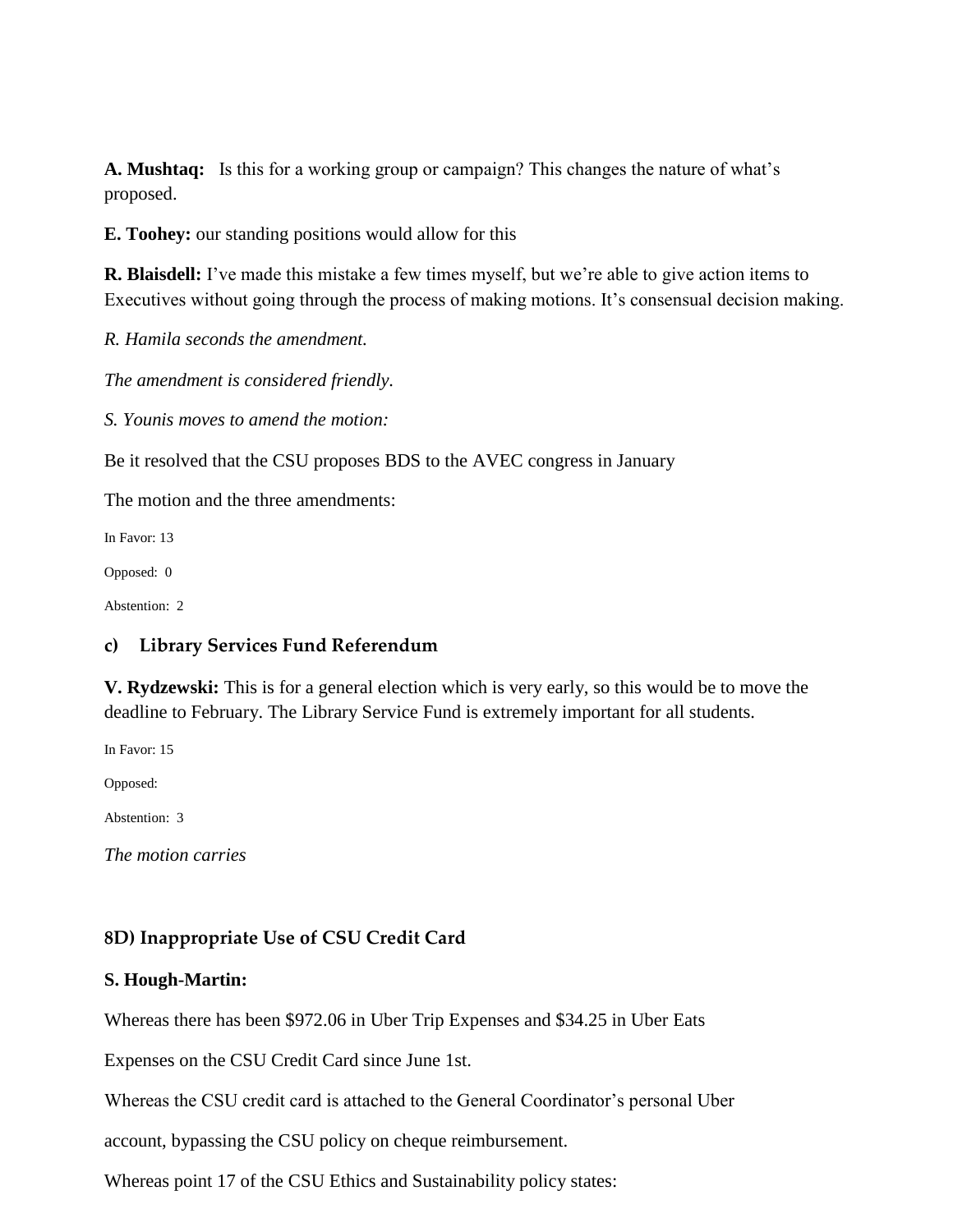When sponsoring the travel of CSU members to events in other cities, the CSU shall encourage the use of train and bus transportation, whenever possible.

Be it resolved that the CSU limit their use of Uber as much as possible;

Be it further resolved that 100% of the expenses be moved to the General

Coordinator's discretionary fund unless proven to be relevant to another budget line;

Be it further resolved that Omar Riaz's personal uber account remove the CSU credit

card as a method of payment;

Be it further resolved that the CSU credit card not be used for Uber until a proper

procedure is put in place;

Be it further resolved that CSU Council of Representatives encourages the sole use

of the credit card for expenses where reimbursement is not a practical option;

Be it further resolved that Omar Riaz be warned against inappropriate use of the CSU

credit card.

#### *A. Sherra seconds the motion.*

**S. Hough-Martin:** I was interested in Finance Committee when we got the November credit card statement and found a tonne of Uber expenses which didn't make sense to us. A bit of sleuthing resulting in whose account was connected to the credit card. Our sustainability policy applies to travel to other cities; I do not see why it would not apply to our own city. When you have an expense to be overseen there is a check reimbursement policy. By attaching the card to Uber they have circumvented the reimbursement policy.

**V. Rydzewski:** In the last few days I have tried to track these transactions down. Some of which have been successfully tracked down, but it's not a significant number. It's been used by our General Manager and someone else at a time. But it does not explain this bulk of charges.

**A. Sherra:** How much is the discretionary budget line?

# **V. Rydzewski:** 600\$.

**A. Zebiri:** When this process of finding those details and writing this motion and investigating staff and finding it was the General Coordinator's account related to the card, by any chance did they speak to the General Coordinator about this before being brought to Council?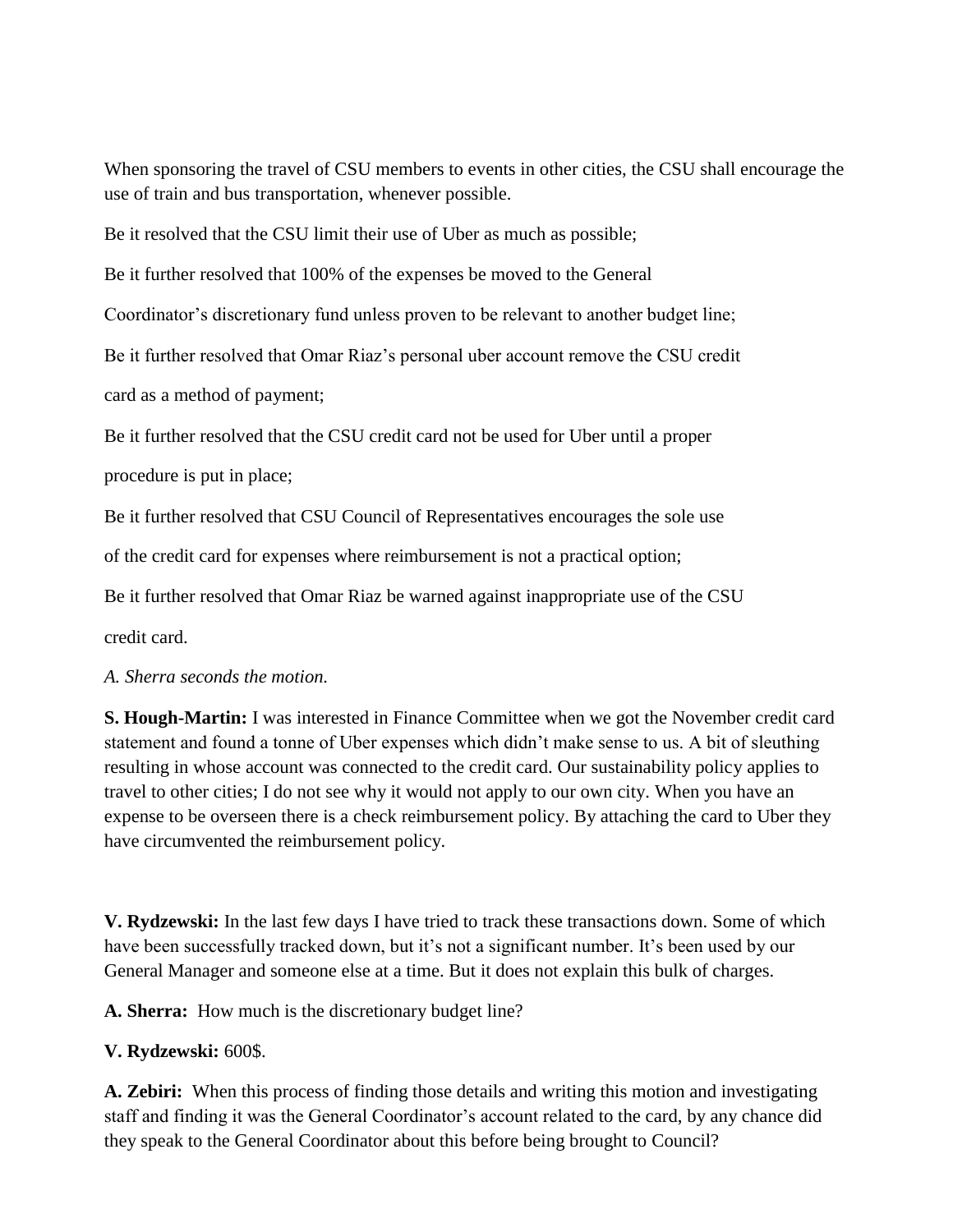**V. Rydzewski:** I did, and sent out an email inquiring everyone with access to the card. The General Coordinator did admit to it being attached to their Uber account. We submitted this motion as quickly as we did to avoid a repeat of the SUDS issue, which resulted in a lot of confusion. The motion is open to amendment should more information emerge.

**S. Younis:** Can you go further into the money information?

**V. Rydzewski:** What we've requested to the bank is contesting the transactions in order to get more information as to where they came from. Soulay the previous coordinator implemented the policy for attaching receipts, and it was only followed twice: by the IT director and the General Manager.

**S. Hough-Martin:** There is an Excel transcript detailing the Uber transactions between June and October, November wasn't yet available.

**S. Younis:** How much in Uber transactions are we talking about?

**S. Hough-Martin:** In November there were 14 transactions under Uber, totalling just under 200\$, and over 900\$ since the beginning of the mandate, but over 1000\$ including Uber Eats. We can't find the proper budget line because procedures weren't followed.

**V. Rydzewski:** So far only Omar and the GM are on these charges.

**O. Riaz:** I was asked about the charges and I said they were from NASCO. And I had been printing those receipts, and Soulay has those receipts. No one has contacted Soulay to get those receipts. It does come out to approximately 400\$. From those 450\$, several were for Council purposes such as Councillors leaving meetings or going back to the CSU offices. For personal use it was maybe 125\$ to arrive to meetings. I am able to provide this to you by tomorrow morning but I found it a bit disrespectful that these were sent to Council without. Any I can't provide should be claimed as fraud to the credit card company. I've gone through my Uber account, and I didn't use the CSU credit card to bypass check requisition. I submitted the receipts to Soulay.

**S. Hough-Martin:** normally you don't submit a check requisition every single time, so this excuse of it being simpler to print after the fact does not detract from the fact that they side-stepped the procedure. They could have used their own credit card and made the same submissions appropriately.

**R. Hamila:** The previous finance coordinator has not been contacted yet, and we have this motion on the table. Council could have been notified without this motion. More investigation should have been put into this; there should be more due diligence.

**R. Blaisdell:** As a signing officer maybe I can help here. My interpretation of this motion is that the charges will be moved to their discretionary budget line. If receipts are submitted they will be moved after the fact. It's not blaming one person for all these charges, but it is acknowledging that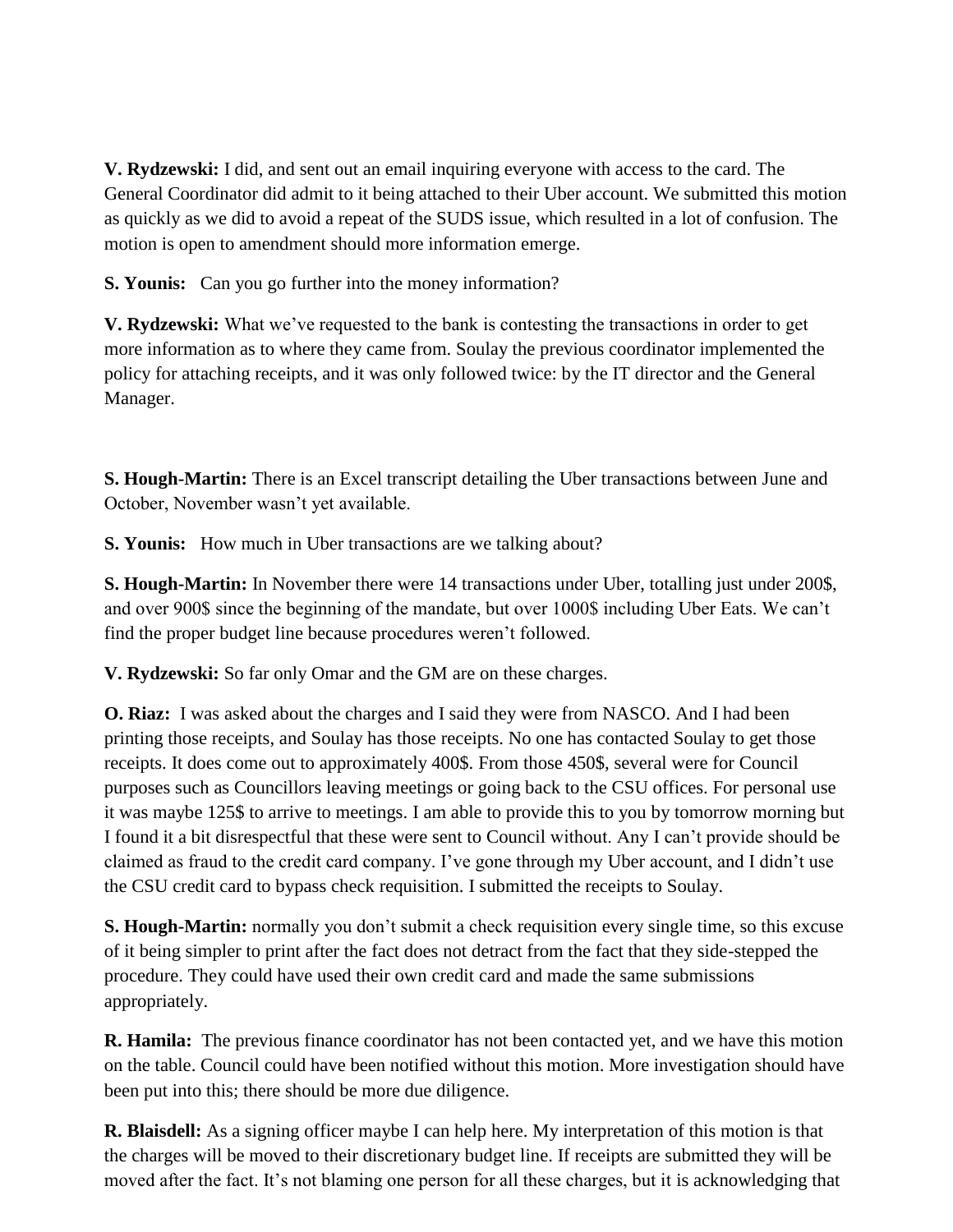the credit card was placed on a personal Uber account, all those charges have been racked up and no one else has claimed them. When I came in as a signing officer I got a giant credit card statement for the CSU. I had no form for what budget line it came out of. The old finance coordinator said they didn't have to submit the receipts afterwards. The credit card allows you to incur an expense without proving it is a relevant expense. So the issue is that until those receipts are provided, they should be moved into the fund where they are most appropriate until proven otherwise as a discretionary measure.

**M. Bokesmati:** Do we have access to all of this information? Can I as a Councillor get the information regarding the bank statements and such?

**V. Rydzewski:** Yes. Anyone can walk into the office and request those statements. This is student money and we're a public company.

**R. Blaisdell:** And it's our job to do so.

**A. Badr:** I have an experience using the CSU credit card once, twice. I wanted to rent a car and book a hotel. I sent an email asking for clarification regarding charges for 60\$ and we weren't sure who it was. It was in October and it was for a parking ticket I got travelling to an AVEC conference. It was charged to my discretionary budget. I'm not sure about the November transactions. Anyone can go to Robert and ask him for the credit card and justify it. In my experience Soulay tracked these expenses.

**S. Younis:** We took a lot of measures, but is this what the CSU wants to be? Instead of having real motions like about Palestine and stuff, but every meeting I come to it's about picking on people and micromanaging mistakes. Instead of pointing fingers, make your investigation and make sure before bringing any of that here.

**R. Gaudet:** I'd like to say a few things. I want to make clear we're talking about a thousand dollars of student money, with discontent about how that money is managed. We're a board of directors of a legal corporation. This is a big part of our responsibility. Getting a hotel room where you have to pay 300\$ up front, we can't expect an executive to drop cash that instant. It's for those instances where the Executive can't front that expense. It's not for 18\$ uber rides which is what we see right here. A lot of the 'be it resolved's encourage sustainability, a warning of inappropriate use of the credit card, and so on. The 100% of expenses as touched on is that we move it into discretionary and then the General Coordinator approximates 450\$ with receipts, and then we find out what else was charged to the card. This is the process for doing checks. If this had gone through the due process of check requisitions and not just filed under local travel we wouldn't have to do this.

**O. Riaz:** It's not about what's being done, it's about how it's being done. It's starting to get misleading, it is accusatory even if it has been clarified that it is not the intention. Most of the time two signing officers aren't around. I've waited up to three months for 5000\$ of personal expenses to be reimbursed, and I still incurred the interest for that. I haven't sought any of that out. A lot of it is for Council food that is in my discretionary budget. The card was used from July to August,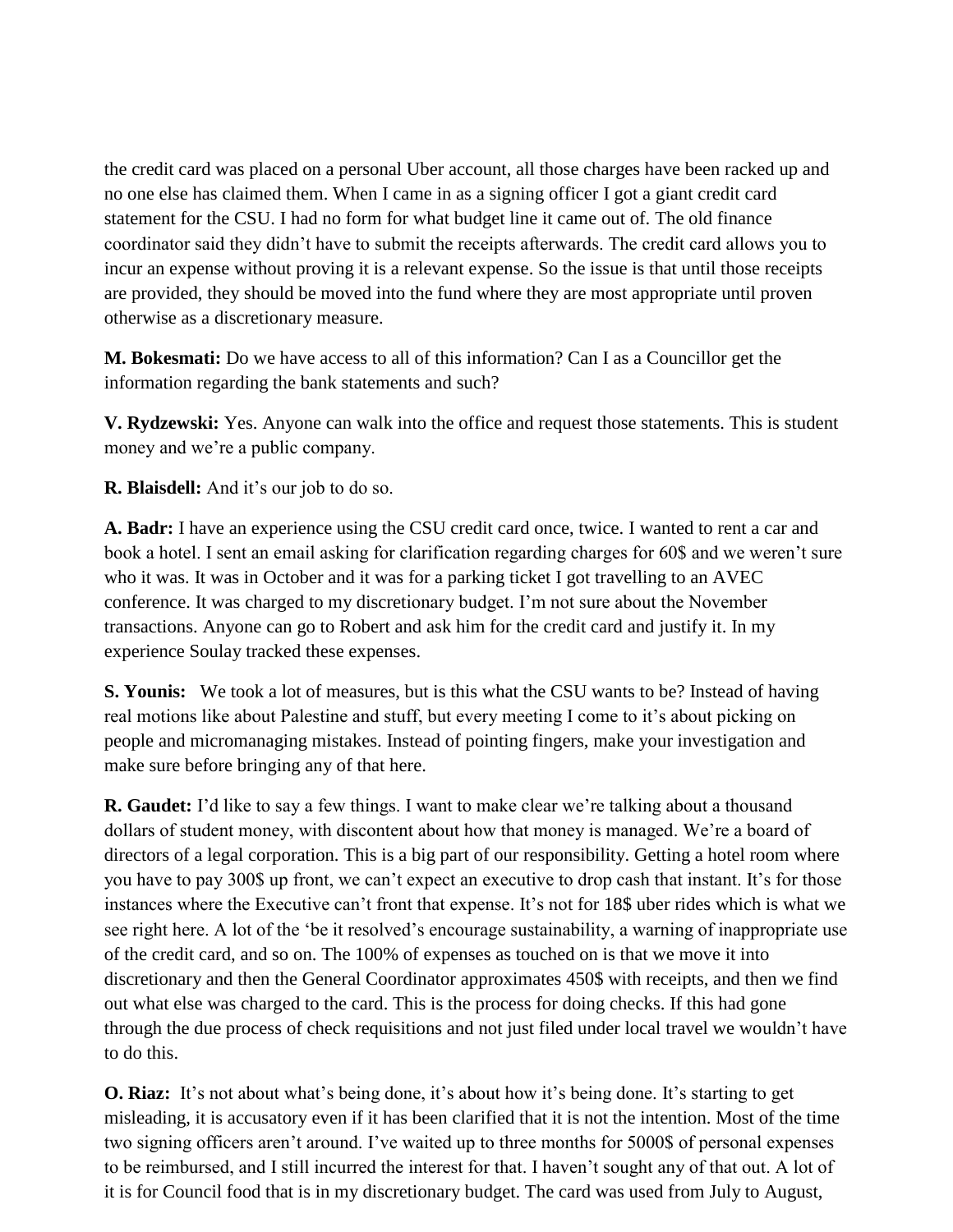with over 20 Uber charges. I added the card to my account for the SUDs visit in mid-August. What about all the charges from May to Mid-August?

*O.Riaz moves to amend the motion to contain a policy to cease the use of the CSU credit card, for the credit card use to be transparent, and for the use of the credit card to be sent to Policy Committee.* 

**S. Hough-Martin:** As the motion states, it is to be proven first and then moved. I agree about the usage not being stated, it is assumed. I am recently elected and I followed a thread, I spoke with many members here, and we began our investigation because of the scale of the expenses. We don't have receipts for everything. It was mentioned by the General Coordinator that not going through the check requisition procedure would inconvenience them, that is part of the job.

**A. Zebiri:** I would like to echo the sentiments by Rim that more investigation should have been carried out before being brought forward. When you have a concern about an executive it should be taken up with that executive before it being brought here. Moving everything to the discretionary fund of the Executive isn't right, because I heard that some of the expenses were for Councillors and not their personal use. Moving it fully to the discretionary fund is arbitrary. The motion doesn't stand strong because some of the things mentioned here are incorrect. It looks like the General Coordinator has used 972.06 dollars for Uber and they are saying they did not. I would encourage Council to vote this down. Some of the be it resolved's are important, and I agree with them separately. But the beginning of the motion is accusatory, unfortunately.

**A. Jemma:** Every month we have a couple of meetings and every time there is an investigation and we're investing a lot of time by doing this. We have a lot of points we are unable to cover, this is not productive. Maybe it would be better to consult Policy, it would be better than making people feel accused.

# *D. Applebaum moves to amend the motion to what Omar had suggested*

"Be it further resolved that the CSU ceases the use of the credit card until Policy determines a better method of moderating use of the credit card".

**D. Applebaum:** We can see that there were good intentions in this investigation of discrepancies, and until the CSU has better oversight for use of this credit card. Until those measures have been adopted we should not use it.

# **O. Riaz:**

"Be it further resolved that the CSU credit card not be used at all until (other than monthly subscription charges) a CC usage policy is created by Finance Committee, which includes the amount and type of transactions."

**A. Zebiri:** The Whereas makes it look like the Executive has done things they did not do. I recommend that the Whereas content of the original motion be removed or edited. This is a recommendation from me.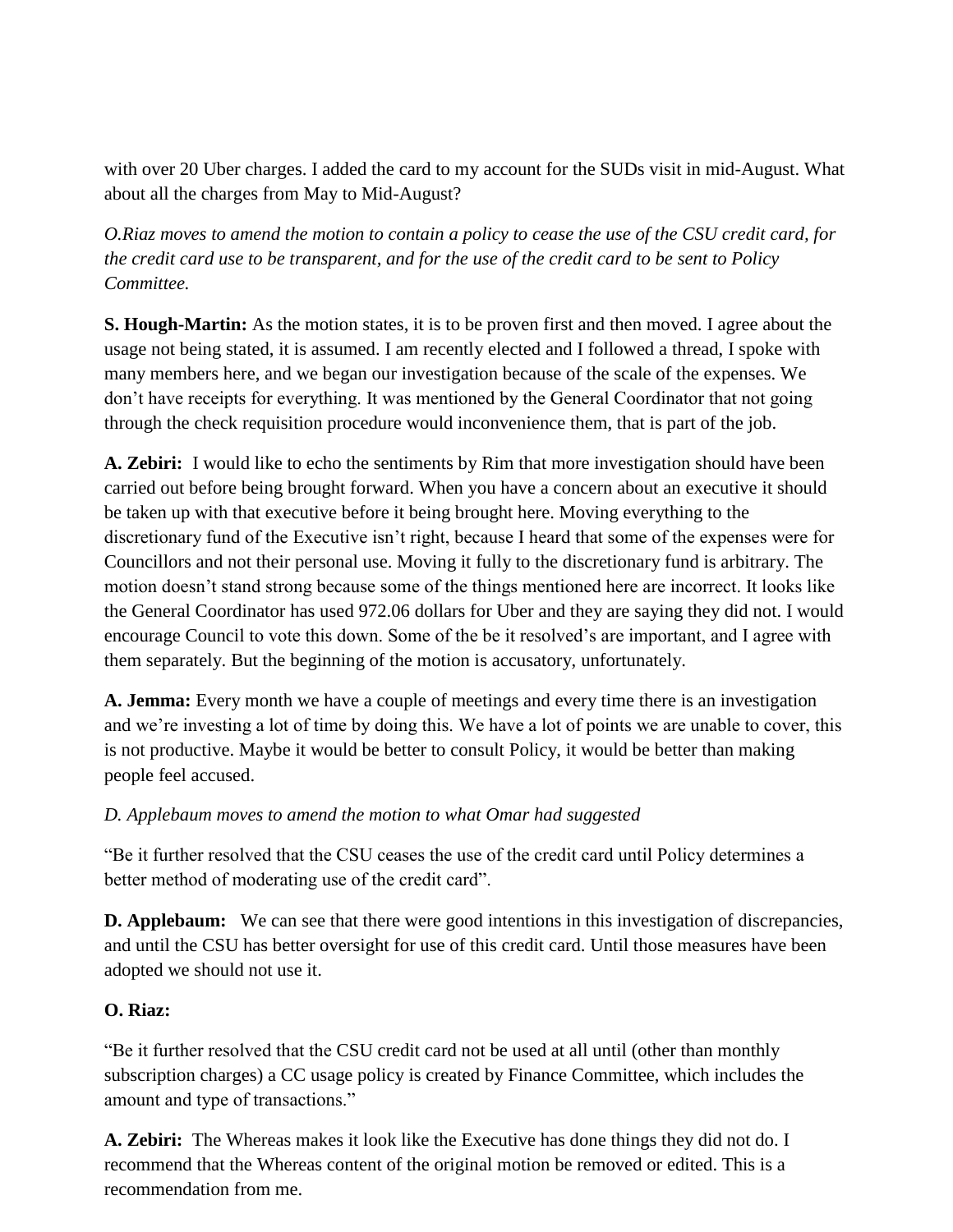**R. Blaisdell:** Point of order, we're discussing Dylan's amendment?

**A. Zebiri:** Just a recommendation.

**R. Blaisdell:** This amendment cannot pass. As a signing officer we use the credit card for paying regular bills. Automatically saying "stop using the card" is an issue. I tried to do that when I came on as a signing officer and I was confronted with a check I didn't feel comfortable with. We couldn't do that, we had to pay it and then find out after the fact.

**O. Riaz:** The motion clarifies what was just said.

**R. Blaisdell:** As I understand it is to limit the use of the card.

**O. Riaz:** The motion includes the regular expenses, in writing.

**Chair:** Let's try to avoid amending things on the fly, but it was made in good faith with the intention of clarifying the motion.

**A. Sherra:** I recommend removing the last "Be it further Resolved", if we table it for further investigation for next Council.

**A. Jemma:** We are a team and if every time we single people out for mistakes, we will not move forward. We should have trust in the intentions of our members here.

*R. Gaudet moves to table the motion in its entirety*

*R. Hamila seconds the motion*

In Favor: 16

Opposed: 0

Abstention: 2

*The motion is tabled.* 

**R. Hamila:** Lessons learned: This is what we're here for, to hold each other accountable. There are unvoiced concerns from Omar about how hard it is to follow the in-place procedure. That means we have communication problems. I appreciate the good intention of this, and we've learned to communicate and start a conversation and get them involved. Maybe they can see something that was missed. Be a bit more thorough with your communication as much as your investigation.

**R. Gaudet:** A lot of people agree that this discussion needed to happen, this allows us to return to it in January with the information needed. I don't think any motion has been specifically resolved, but I'd like it to be in the minutes.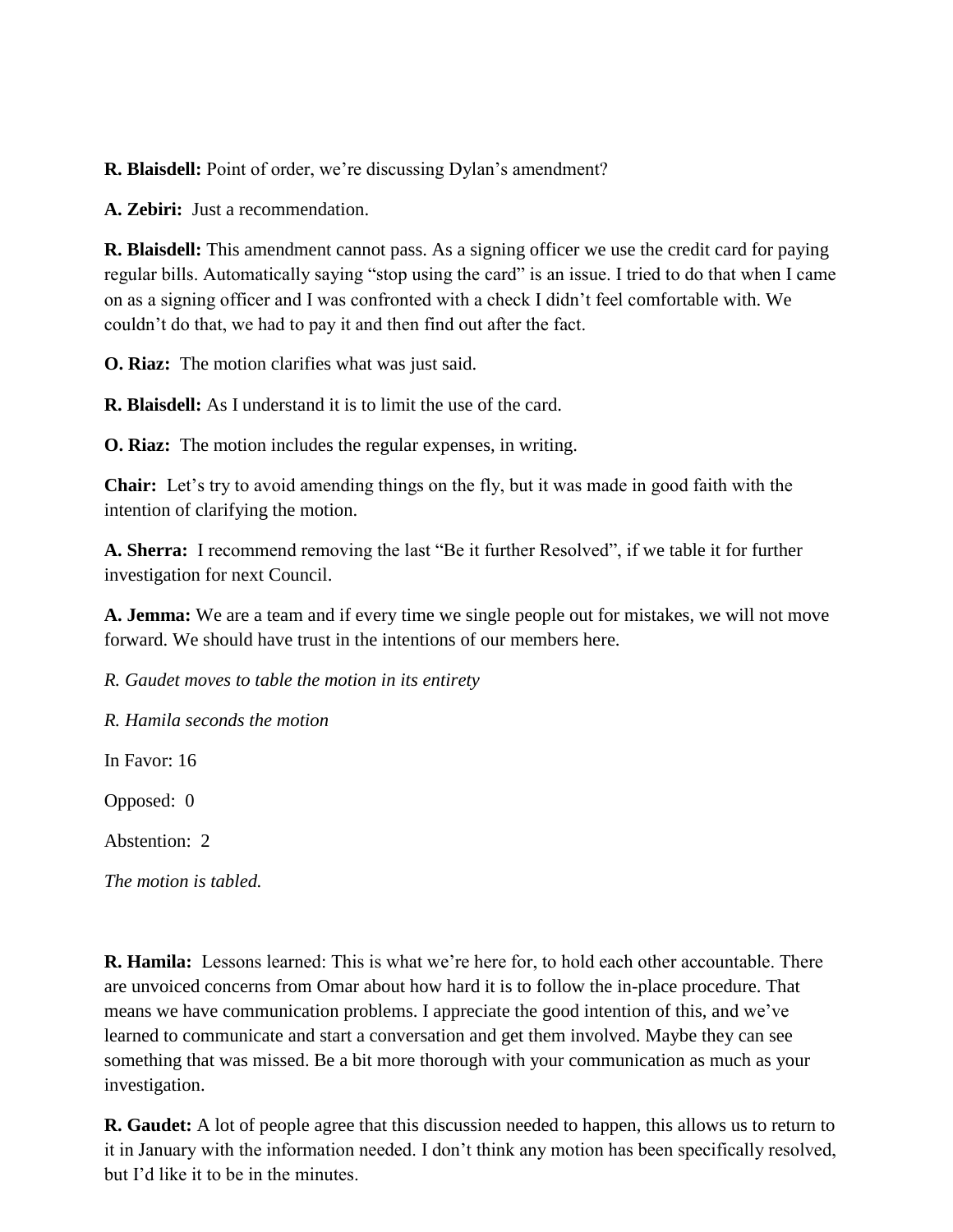**R. Gaudet:** I know that these 'investigations' are unpleasant, but there are two main duties of us all in this room, to manage and to grow. Duty two, growing is productive initiatives, but duty number one is making sure everything is running as it should. It isn't fun, but if a student came to you and asked you about how you were spending their money, we would need an answer for them, whether it is fun or not. It is part of our legal obligations.

**S. Younis:** Do you remember when all the candidates applying to the Finance coordinator, what they all said? They said we all need awareness, that we don't reach out to students. We should bring Concordia forward and have more awareness and give them what they need. We have a big budget to move forward with.

**O. Riaz:** I recognize this was done by Councillor for the first time, and we're all here to grow but not at anyone's expense. It puts to question my integrity, and it's not done in good faith. This could be closed by tomorrow, it's a clarification not an investigation. Every single charge is here. The excel sheet, this is the credit card, these are the uber receipts. I wasn't asked anything but "Is the uber linked to your credit card"? I didn't dodge the question, and I will remain forthcoming. Is this really being done to teach executives or to allow them to grow? We're not fixing mistakes, we're fixing them as if out to get someone.

**K. Khánh Trân Du:** To touch on that, we wasted an hour and a half. Veronika looked into finance because Soulay resigned and found discrepancies; Sophie was working in conjunction with Veronika. You work full time together, how difficult would it have been to inquire directly?

The motion specifically targets one person. Their team had the knowledge that other people were using the card, and they ought to have had the time to question the team member.

**A. Zebiri:** I would appreciate more cooperation between the Executive Team. I suggested a weekly meeting between the Executive Team to foster collaboration and collaboration.

**C. Thompson-Marchand:** I would like to touch on something I've heard from Councillor Sally. I am here to work and pass positions and represent students and move forward, and nobody enjoys dealing with this kind of thing but it's something that has to be done.

**E. Toohey:** As a procedure moving forward, naming an executive in a motion isn't in and of itself a bad thing. Sometimes we need to do that, it's part of our job. If someone hands in a report that's faulty or we need more information, naming them is kind of important for our jobs.

**A. Zebiri:** Naming executives in motions, I appreciate it when it is done factually. When it's done with uncertainty I do not appreciate that.

**O. Riaz:** It's not necessarily a problem, but it is when it's not fact-checked. Because we have such small reach, it can be perceived badly as a large conflict within the CSU. It does matter if the names are used.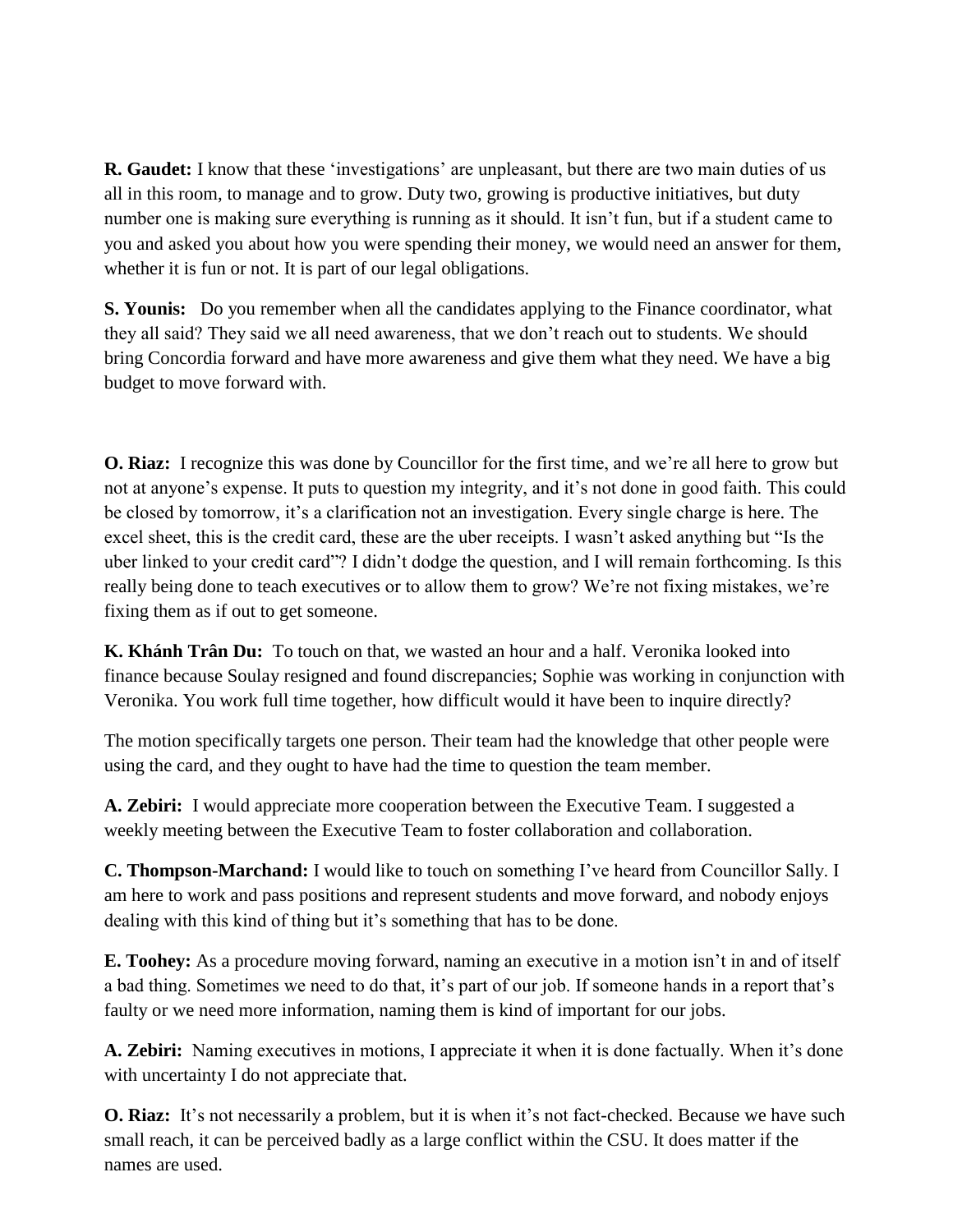**E. Toohey:** I am not talking about the specific motion. In this instance naming people was bad and it didn't have to be.

*D. Applebaum moves to call for the orders of the day.*

# **8F) CSU Archives Agreement**

## **O. Riaz:**

Sir George William University and Loyola College have an agreement going back to 1941 until CUSACORP was dissolved (SP), a lot of archives were held onto by Concordia. Those have been filed by an archived by an archivist who went through all of them. We make sure we're in compliance with the law, and confidential documents have been destroyed. But they need to be transferred to archives Concordia, but only if there is a motion brought forward. Part of the agreement is that we retain the copyrights to these documents, as a formality. That's pretty much it, if this motion is approved we will go forward and close this 10 year project.

**C. Thompson-Marchand:** What kind of documents are these?

**O. Riaz:** 140 boxes of reports from previous projects, minutes that go back to the 1970's, our involvements with the CFS, and so on. It has the day-to-day operations of the CSU and the archives are a record of that.

**C. Thompson-Marchand:** I am worried about the university owning those documents? Can they use them against the CSU at one point or another?

**O. Riaz:** There are no controversial documents. It's more for historical purposes as a service for the whole community. The documents are so old it doesn't really involve the CSU.

In Favor: 13 Opposed: 0 Abstention: 1

*The motion carries.*

# **9. Question Period and Business Arising**

**O. Riaz:** I feel there is a lack of clarity as to how we record our expenses, be it resolved that the Finance Coordinator prepare a document documenting line by line what each budget line is designated for.